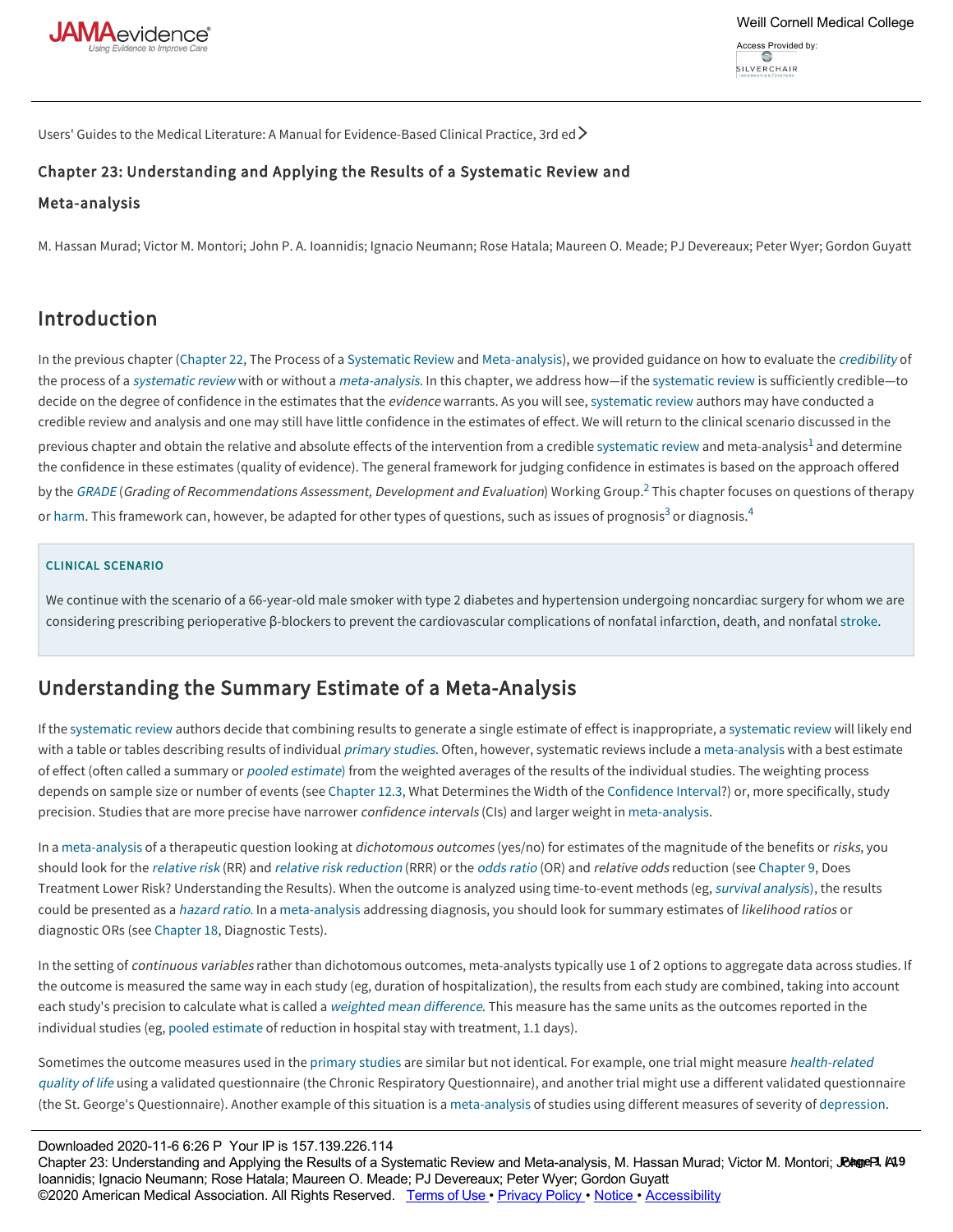

If the patients and the interventions are similar, generating a [pooled estimate](https://jamaevidence.mhmedical.com/glossary.aspx?gbosid=190263) of the effect of the intervention on [quality of life](https://jamaevidence.mhmedical.com/glossary.aspx?gbosid=146506) or [depression,](https://jamaevidence.mhmedical.com/glossary.aspx?gbosid=146366) even when investigators have used different measurement instruments, is likely to be worthwhile. One way of generating the [pooled estimate](https://jamaevidence.mhmedical.com/glossary.aspx?gbosid=190263) in this

 $\bigcup_{i=1}^{n} \text{Cov}(t_{i+1})$  and  $\bigcup_{i=1}^{n} \text{Cov}(t_{i+1})$  and  $\bigcup_{i=1}^{n} \text{Cov}(t_{i+1})$ 

instance is to standardize the measures by looking at the mean difference between treatment and [control](https://jamaevidence.mhmedical.com/glossary.aspx?gbosid=508969) and dividing this by the SD.<sup>[5](https://jamaevidence.mhmedical.com/#guyatt_ch23_bib5)</sup> The *[effect size](https://jamaevidence.mhmedical.com/glossary.aspx?gbosid=190080)* that results from this calculation provides a summary estimate of the [treatment effect](https://jamaevidence.mhmedical.com/glossary.aspx?gbosid=190381) expressed in SD units (eg, an [effect size](https://jamaevidence.mhmedical.com/glossary.aspx?gbosid=190080) of 0.5 means that the mean effect of treatment across studies is half of an SD unit). A rule of thumb for understanding effect sizes suggests that 0.2 SD represents small effects; 0.5 SD, moderate effects; and 0.8 SD, large effects.<sup>[6](https://jamaevidence.mhmedical.com/#guyatt_ch23_bib6)</sup>

Clinicians may be unfamiliar with how to interpret [effect size,](https://jamaevidence.mhmedical.com/glossary.aspx?gbosid=190080) and [systematic review](https://jamaevidence.mhmedical.com/glossary.aspx?gbosid=190366) authors may help you interpret the results by using one of a number of alternative presentations. One is to translate the summary [effect size](https://jamaevidence.mhmedical.com/glossary.aspx?gbosid=190080) back into natural units.<sup>[7](https://jamaevidence.mhmedical.com/#guyatt_ch23_bib7)</sup> For instance, clinicians may have become familiar with the significance of differences in walk test scores in patients with chronic lung disease. Investigators can then convert the [effect size](https://jamaevidence.mhmedical.com/glossary.aspx?gbosid=190080) of a treatment on a number of measures of functional status (eg, the walk test and stair climbing) back into differences in walk test scores.<sup>[8](https://jamaevidence.mhmedical.com/#guyatt_ch23_bib8)</sup>

Even better may be the translation of continuous outcomes into dichotomies: the proportion of patients who, for instance, have experienced an important reduction in pain, [fatigue,](https://jamaevidence.mhmedical.com/glossary.aspx?gbosid=146397) or [dyspnea](https://jamaevidence.mhmedical.com/glossary.aspx?gbosid=146382). Methods of making such translations are increasingly well developed.<sup>[9](https://jamaevidence.mhmedical.com/#guyatt_ch23_bib9)[,10](https://jamaevidence.mhmedical.com/#guyatt_ch23_bib10)</sup> For examples on how [systematic review authors can present results that are ready for clinical applications, see Chapter 22, The Process of a Systematic Review and Meta](https://jamaevidence.mhmedical.com/glossary.aspx?gbosid=190201)analysis.

The results of a traditional [meta-analysis](https://jamaevidence.mhmedical.com/glossary.aspx?gbosid=190201) are usually depicted in what is called a [forest plot](https://jamaevidence.mhmedical.com/glossary.aspx?gbosid=190112) [\(Figures 23-1](https://jamaevidence.mhmedical.com/#guyatt_ch23_fig1), [23-2](https://jamaevidence.mhmedical.com/#guyatt_ch23_fig2), and [23-3\)](https://jamaevidence.mhmedical.com/#guyatt_ch23_fig3). This [forest plot](https://jamaevidence.mhmedical.com/glossary.aspx?gbosid=190112) shows the effect (ie, result) from every study; the *[point estimate](https://jamaevidence.mhmedical.com/glossary.aspx?gbosid=190261)* is presented as a square with a size that is proportional to the weight of the study, and the CI is presented as a horizontal line. The solid line at 1.0 indicates no effect, and the dashed line is centered on the [meta-analysis](https://jamaevidence.mhmedical.com/glossary.aspx?gbosid=190201) combined summary effect. The combined summary effect is usually presented as a diamond, with its width representing the CI for the combined effect. As the CI widens, uncertainty about the magnitude of effect increases; when the CI crosses no effect (RR or OR of 1.0), there is uncertainty about whether the intervention has any effect at all (see [Chapter 10](https://jamaevidence.mhmedical.com/content.aspx?legacysectionid=Guyatt_ch10), Confidence Intervals: Was the Single Study or [Meta-analysis](https://jamaevidence.mhmedical.com/glossary.aspx?gbosid=190201) Large Enough?).

#### FIGURE 23-1

## Results of a [Meta-analysis](https://jamaevidence.mhmedical.com/glossary.aspx?gbosid=190201) of the Outcomes of Nonfatal Infarction in Patients Receiving Perioperative **β**-Blockers

Abbreviations: BBSA, Beta Blocker in Spinal Anesthesia study; CI, [confidence interval;](https://jamaevidence.mhmedical.com/glossary.aspx?gbosid=538774) DIPOM, Diabetic Postoperative Mortality and Morbidity trial; MaVS, Metoprolol after Vascular Surgery study; POBBLE, Perioperative β-blockade trial; POISE, PeriOperative ISchemic Evaluation trial.

Solid line indicates no effect. Dashed line is centered on [meta-analysis](https://jamaevidence.mhmedical.com/glossary.aspx?gbosid=190201) [pooled estimate](https://jamaevidence.mhmedical.com/glossary.aspx?gbosid=190263).

Data are from Bouri et al.<sup>[1](https://jamaevidence.mhmedical.com/#guyatt_ch23_bib1)</sup>



Downloaded 2020-11-6 6:26 P Your IP is 157.139.226.114

ensperative comes summang analysperative and the Outcomes of Devereaux; Peter Wyer; Gordon Guyatt<br>Ioannidis; Ignacio Neumann; Rose Hatala; Maureen O. Meade; PJ Devereaux; Peter Wyer; Gordon Guyatt Abbreviations: BBSA, Beta Blocker in Spinal Anesthesia study; CI, confidence interval; DIPOM, Diabetic Postoperative Mortality and Morbidity trial; Chapter 23: Understanding and Applying the Results of a Systematic Review and Meta-analysis, M. Hassan Murad; Victor M. Montori; **Je<del>ageP</del> /A9** ©2020 American Medical Association. All Rights Reserved. [Terms of Use](https://jamaevidence.mhmedical.com/ss/terms.aspx) · [Privacy Policy](https://jamaevidence.mhmedical.com/privacy) · [Notice](https://jamaevidence.mhmedical.com/ss/notice.aspx) · [Accessibility](https://jamaevidence.mhmedical.com/about/accessibility.html)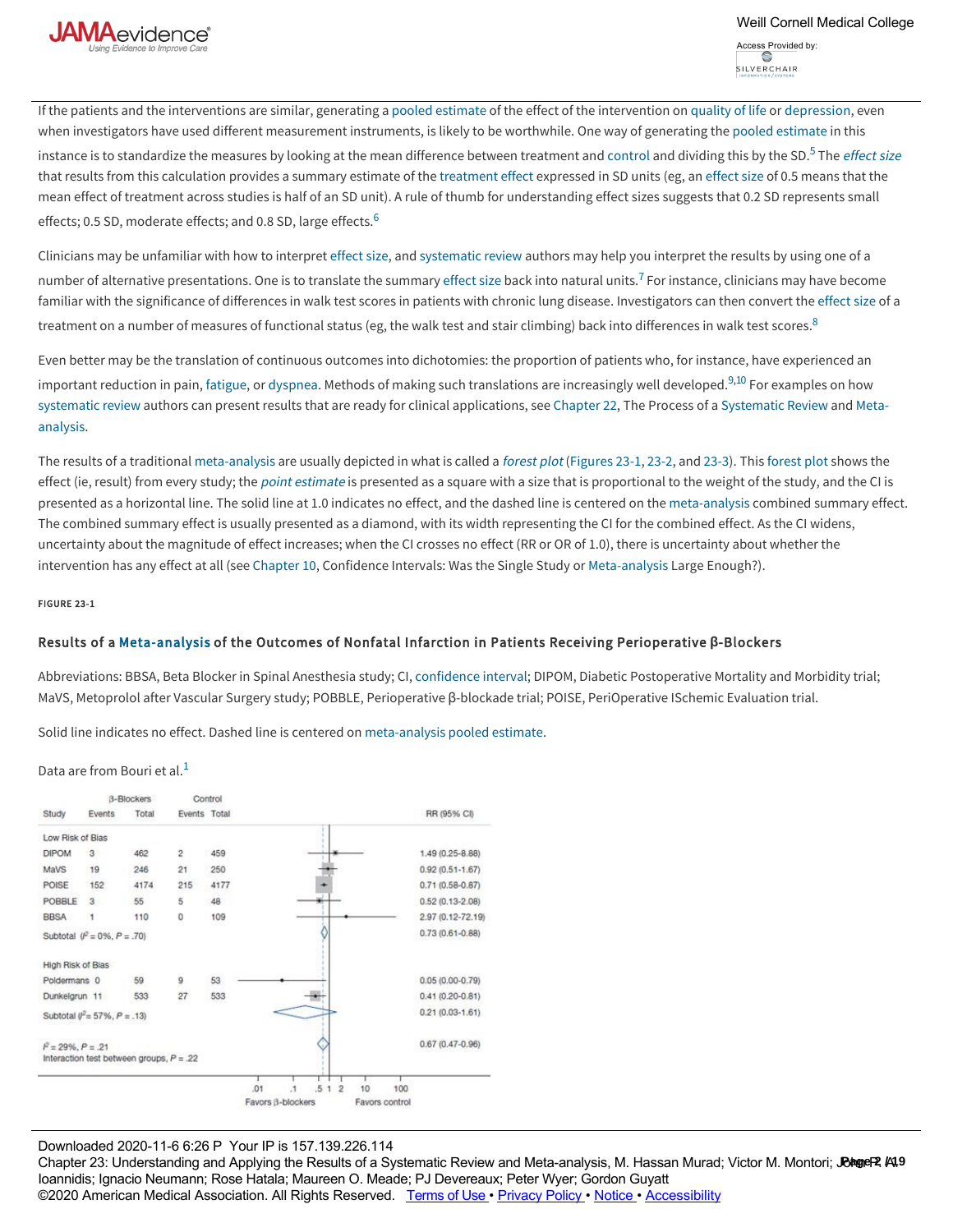#### FIGURE 23-2

## Results of a [Meta-analysis](https://jamaevidence.mhmedical.com/glossary.aspx?gbosid=190201) of the Outcomes of Death in Patients Receiving Perioperative **β**-Blockers

Abbreviations: BBSA, Beta Blocker in Spinal Anesthesia study; CI, [confidence interval;](https://jamaevidence.mhmedical.com/glossary.aspx?gbosid=538774) DIPOM, Diabetic Postoperative Mortality and Morbidity trial; MaVS, Metoprolol after Vascular Surgery study; POBBLE, Perioperative β-blockade trial; POISE, PeriOperative ISchemic Evaluation trial.

Solid line indicates no effect. Dashed line is centered on [meta-analysis](https://jamaevidence.mhmedical.com/glossary.aspx?gbosid=190201) [pooled estimate](https://jamaevidence.mhmedical.com/glossary.aspx?gbosid=190263).

#### Data from Bouri et al.1



#### FIGURE 23-3

## Results of a [Meta-analysis](https://jamaevidence.mhmedical.com/glossary.aspx?gbosid=190201) of the Outcomes of Nonfatal [Stroke](https://jamaevidence.mhmedical.com/glossary.aspx?gbosid=146567) in Patients Receiving Perioperative **β**-Blockers

Abbreviations: CI, [confidence interval](https://jamaevidence.mhmedical.com/glossary.aspx?gbosid=538774); DIPOM, Diabetic Postoperative Mortality and Morbidity trial; MaVS, Metoprolol after Vascular Surgery study; POBBLE, Perioperative β-blockade trial; POISE, PeriOperative ISchemic Evaluation trial.

Solid line indicates no effect. Dashed line is centered on [meta-analysis](https://jamaevidence.mhmedical.com/glossary.aspx?gbosid=190201) [pooled estimate](https://jamaevidence.mhmedical.com/glossary.aspx?gbosid=190263).

Data from Bouri et al.1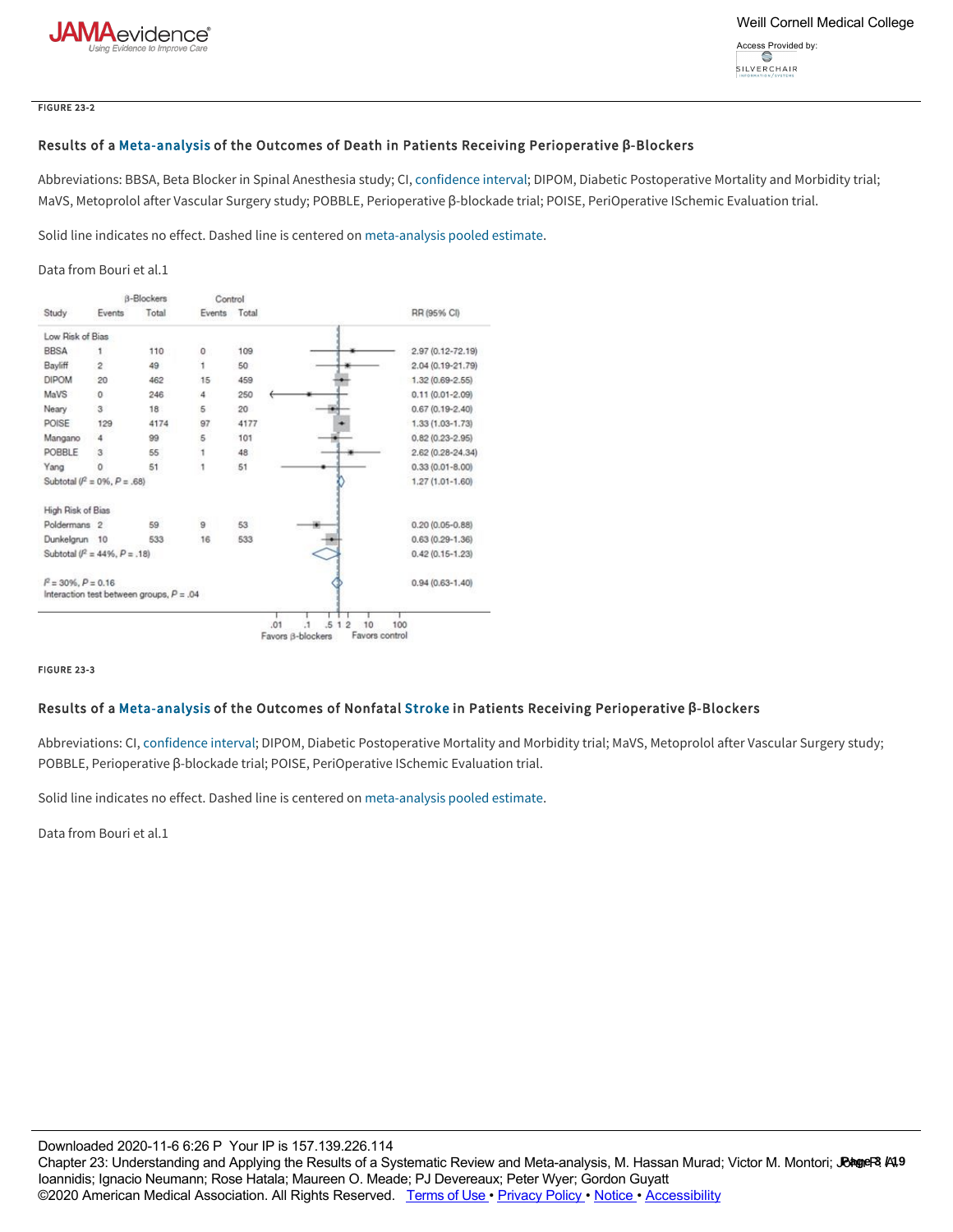



### USING THE GUIDE

Returning to the perioperative β-blockers scenario, you found a [systematic review](https://jamaevidence.mhmedical.com/glossary.aspx?gbosid=190366) that you considered as having a credible process that included a [meta-analysis](https://jamaevidence.mhmedical.com/glossary.aspx?gbosid=190201) for the outcomes of nonfatal infarction, mortality, and nonfatal stroke. $^1$  $^1$  The forest plots reveal the estimates of effect for these outcomes from the relevant randomized trials [\(Figures 23-1,](https://jamaevidence.mhmedical.com/#guyatt_ch23_fig1) [23-2,](https://jamaevidence.mhmedical.com/#guyatt_ch23_fig2) and [23-3](https://jamaevidence.mhmedical.com/#guyatt_ch23_fig3)).

Perioperative administration of β-blockers decreases the risk of 1 adverse outcome—nonfatal myocardial infarction (RR, 0.67; 95% CI, 0.47-0.96). The summary effect reached the threshold for [statistical significance](https://jamaevidence.mhmedical.com/glossary.aspx?gbosid=190347) because the CI does not cross 1.0 (no effect) [\(Figure 23-1](https://jamaevidence.mhmedical.com/#guyatt_ch23_fig1)). However, β-blockers likely increased the risk of nonfatal [stroke,](https://jamaevidence.mhmedical.com/glossary.aspx?gbosid=146567) the lower boundary of the CI just touching no effect (RR, 1.67; 95% CI, 1.00-2.80) ([Figure 23-3\)](https://jamaevidence.mhmedical.com/#guyatt_ch23_fig3). You are not sure about the effect of β-blockers on the outcome of death because the CI crosses 1.0 and is wide, including a large reduction (37%) and a large increase (40%) in death (RR, 0.94; 95% CI, 0.63-1.40) ([Figure 23-2](https://jamaevidence.mhmedical.com/#guyatt_ch23_fig2)).

You note, however, that there is appreciable [inconsistency](https://jamaevidence.mhmedical.com/glossary.aspx?gbosid=190146) in the results for the end points of death and myocardial infarction and that, in particular, the studies with low or high [risk of bias](https://jamaevidence.mhmedical.com/glossary.aspx?gbosid=190324) studies yield different results. This raises the question of which results are more credible, an issue to which we return later in this chapter.

## Understanding the Estimate of Absolute Effect

The goal of a [systematic review](https://jamaevidence.mhmedical.com/glossary.aspx?gbosid=190366) and [meta-analysis](https://jamaevidence.mhmedical.com/glossary.aspx?gbosid=190201) is often to present evidence users (clinicians, patients, and policymakers) with best estimates of the effect of an intervention on each patient-important outcome. When interpreting and applying the results, you and your patients must balance the desirable and undesirable consequences to decide on the best course of action.

As we pointed out in the previous chapter [\(Chapter 22](https://jamaevidence.mhmedical.com/content.aspx?legacysectionid=Guyatt_ch22), The Process of a [Systematic Review](https://jamaevidence.mhmedical.com/glossary.aspx?gbosid=190366) and [Meta-analysis](https://jamaevidence.mhmedical.com/glossary.aspx?gbosid=190201)), knowledge of the RRs associated with the intervention is insufficient for making a decision about the trade-off between desirable and undesirable consequences; rather, it requires knowledge of the *[absolute risk](https://jamaevidence.mhmedical.com/glossary.aspx?gbosid=189948)* associated with the intervention. For instance, the relative estimates we have presented so far suggest an RRR of myocardial infarction of 33% with use of β-blockers in noncardiac surgery but an increase in nonfatal strokes of 67%. The decision about whether to use β-blockers will be different, depending on whether the reduction in myocardial infarction is from 10% to 7% or from 1% to 0.7% and whether the increase in nonfatal strokes is from 0.5% to 0.8% or from 5% to 8%.

However, before we arrive at the best estimates of absolute effect we need to resolve a pending question: does the most trustworthy estimate of relative effect come from all of the studies or does it come from the studies with low [risk of bias?](https://jamaevidence.mhmedical.com/glossary.aspx?gbosid=190324) We resolve this issue and present the best estimates of absolute effect later in this chapter.

 $R$  . The Estimates (The  $\Gamma$  Confidence) in the Estimates (The  $\Gamma$ Chapter 23: Understanding and Applying the Results of a Systematic Review and Meta-analysis, M. Hassan Murad; Victor M. Montori; Jeage 4 / 49 odifficio, ignacio Nodinalini, Noso Natala, Madrosh O. Modas, Po Boversada, Potor Wyer, Soraen Sayatt<br>©2020 American Medical Association. All Rights Reserved. [Terms of Use](https://jamaevidence.mhmedical.com/ss/terms.aspx) • [Privacy Policy](https://jamaevidence.mhmedical.com/privacy) • [Notice](https://jamaevidence.mhmedical.com/ss/notice.aspx) • [Accessibility](https://jamaevidence.mhmedical.com/about/accessibility.html) is important for clinical practice guideline developers when they make their recommendations and for clinicians and patients when they decide on Downloaded 2020-11-6 6:26 P Your IP is 157.139.226.114 Ioannidis; Ignacio Neumann; Rose Hatala; Maureen O. Meade; PJ Devereaux; Peter Wyer; Gordon Guyatt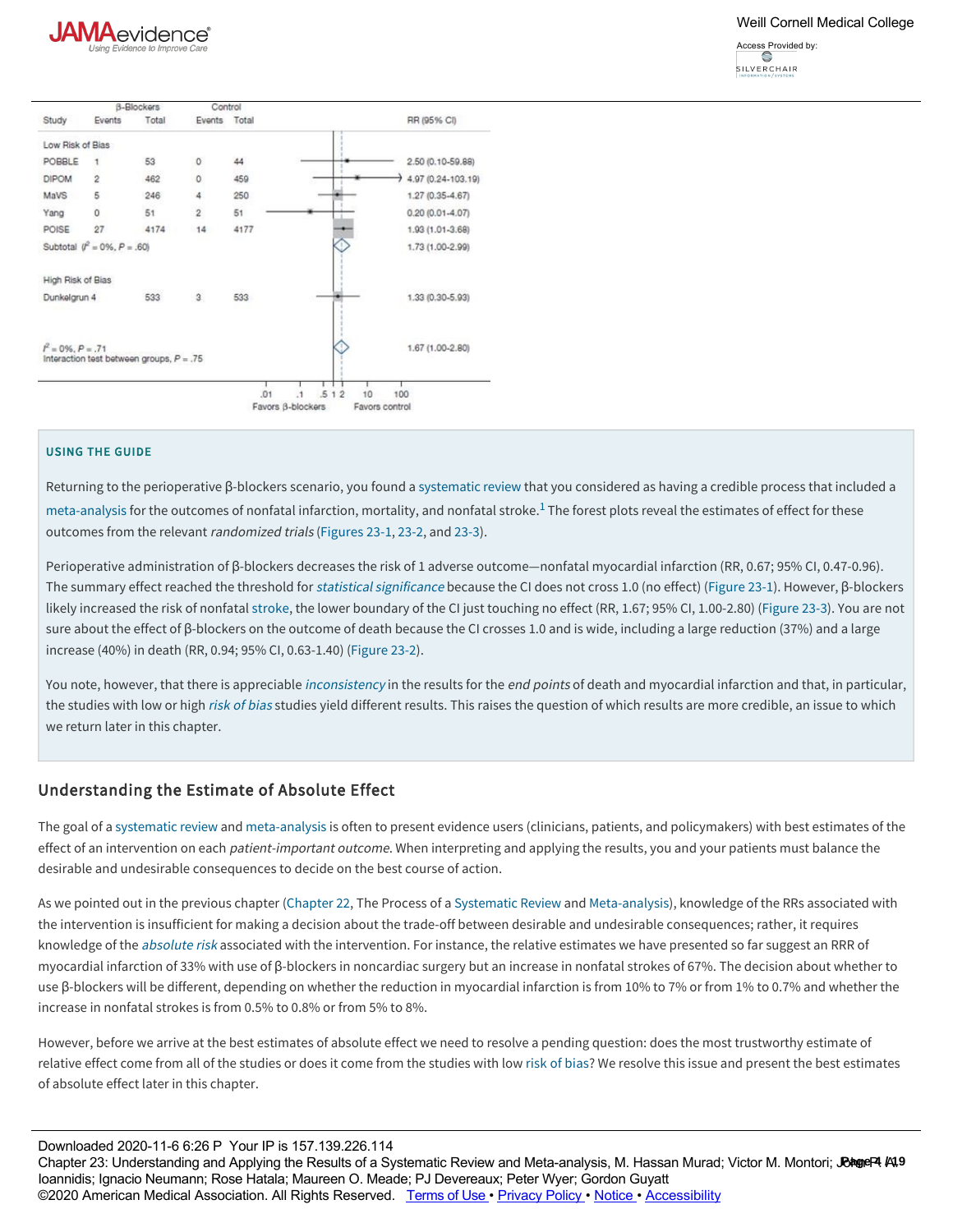

# Rating Confidence in the Estimates (The Quality of Evidence)

Consistent with the second principle of *evidence-based practice*—some evidence is more trustworthy and some less so—application of evidence requires a rating of how confident we are in our estimates of the magnitude of intervention effects on the outcomes of interest. This confidence rating is important for *clinical practice guideline* developers when they make their recommendations and for clinicians and patients when they decide on their course of action (see [Chapter 26](https://jamaevidence.mhmedical.com/content.aspx?legacysectionid=Guyatt_ch26), How to Use a Patient Management Recommendation: [Clinical Practice Guidelines](https://jamaevidence.mhmedical.com/glossary.aspx?gbosid=189998) and Decision Analyses, and [Chapter 28.1,](https://jamaevidence.mhmedical.com/content.aspx?legacysectionid=Guyatt_ch28.1) Assessing the Strength of Recommendations: The [GRADE](https://jamaevidence.mhmedical.com/glossary.aspx?gbosid=190123) Approach).

The judgment about our confidence in the effect estimates applies not to a single study but rather a body of evidence. For any management decision, confidence in estimates can differ across outcomes. Historically, the word "quality" has been used synonymously with both [risk of bias](https://jamaevidence.mhmedical.com/glossary.aspx?gbosid=190324) and confidence in estimates. Because of the ambiguity, we avoid the use of the word "quality" (although when we do use it, it is synonymous with confidence). Instead, we use the other 2 terms ([risk of bias](https://jamaevidence.mhmedical.com/glossary.aspx?gbosid=190324) and confidence in estimates). In this chapter, the focus is on confidence in effect estimates.

# The Grade Approach

The [GRADE](https://jamaevidence.mhmedical.com/glossary.aspx?gbosid=190123) approach is one of several [systems](https://jamaevidence.mhmedical.com/glossary.aspx?gbosid=190367) to rate the quality of evidence. The [GRADE](https://jamaevidence.mhmedical.com/glossary.aspx?gbosid=190123) Working Group is a group of health care professionals, researchers, and guideline developers who, in 2000, began to work together to develop an optimal system of rating confidence in estimates for systematic reviews and health technology assessments of questions of the impact of interventions and to determine the strength of recommendations for clinical practice guidelines.<sup>[2](https://jamaevidence.mhmedical.com/#guyatt_ch23_bib2)</sup> The [GRADE](https://jamaevidence.mhmedical.com/glossary.aspx?gbosid=190123) approach has been disseminated widely and endorsed by more than 70 organizations worldwide, $^{11,12}$  $^{11,12}$  $^{11,12}$  $^{11,12}$ including the [Cochrane Collaboration](https://jamaevidence.mhmedical.com/glossary.aspx?gbosid=190001), the UK National Institutes of Clinical Excellence, the World Health Organization, and the American College of Physicians. Several hundred publications have since described, demonstrated the feasibility and usefulness, evaluated the use of, and provided guidance on the [GRADE](https://jamaevidence.mhmedical.com/glossary.aspx?gbosid=190123) approach.

[GRADE](https://jamaevidence.mhmedical.com/glossary.aspx?gbosid=190123) suggests rating confidence in estimates of effect in 4 categories: high, moderate, low, or very low. Some organizations, including UpToDate, combine the low and very low. The lower the confidence, the more likely the underlying true effect is substantially different from the observed estimate of effect, and thus, it is more likely that further research would reveal a change in the estimates.<sup>[13](https://jamaevidence.mhmedical.com/#guyatt_ch23_bib13)</sup>

Confidence ratings begin by considering study design. Randomized trials are initially assigned high confidence and *observational studies* are given low [confidence, but a number of factors may modify these initial ratings \(Figure 23-4\). Confidence ratings may decrease when there is increased risk of](https://jamaevidence.mhmedical.com/glossary.aspx?gbosid=190324) bias, [inconsistency](https://jamaevidence.mhmedical.com/glossary.aspx?gbosid=190146), *[imprecision](https://jamaevidence.mhmedical.com/glossary.aspx?gbosid=190142)*, *[indirectness](https://jamaevidence.mhmedical.com/glossary.aspx?gbosid=190154)*, or concern about *[publication bias.](https://jamaevidence.mhmedical.com/glossary.aspx?gbosid=190285)* An increase in confidence rating is uncommon and mainly occurs when the [effect size](https://jamaevidence.mhmedical.com/glossary.aspx?gbosid=190080) is large [\(Figure 23-4](https://jamaevidence.mhmedical.com/#guyatt_ch23_fig4)).

## FIGURE 23-4

## Rating the Quality of Evidence (the Confidence in the Estimates)



These factors defined by [GRADE](https://jamaevidence.mhmedical.com/glossary.aspx?gbosid=190123) should affect our confidence in estimates whether or not [systematic review](https://jamaevidence.mhmedical.com/glossary.aspx?gbosid=190366) authors formally use [GRADE](https://jamaevidence.mhmedical.com/glossary.aspx?gbosid=190123). In one way or

Downloaded 2020-11-6 6:26 P Your IP is 157.139.226.114

Chapter 23: Understanding and Applying the Results of a Systematic Review and Meta-analysis, M. Hassan Murad; Victor M. Montori; **JcageF**5 **A**19 ©2020 American Medical Association. All Rights Reserved. <u>Terms of Use • [Privacy Policy](https://jamaevidence.mhmedical.com/privacy) • [Notice](https://jamaevidence.mhmedical.com/ss/notice.aspx) • [Accessibility](https://jamaevidence.mhmedical.com/about/accessibility.html)</u><br>— Ioannidis; Ignacio Neumann; Rose Hatala; Maureen O. Meade; PJ Devereaux; Peter Wyer; Gordon Guyatt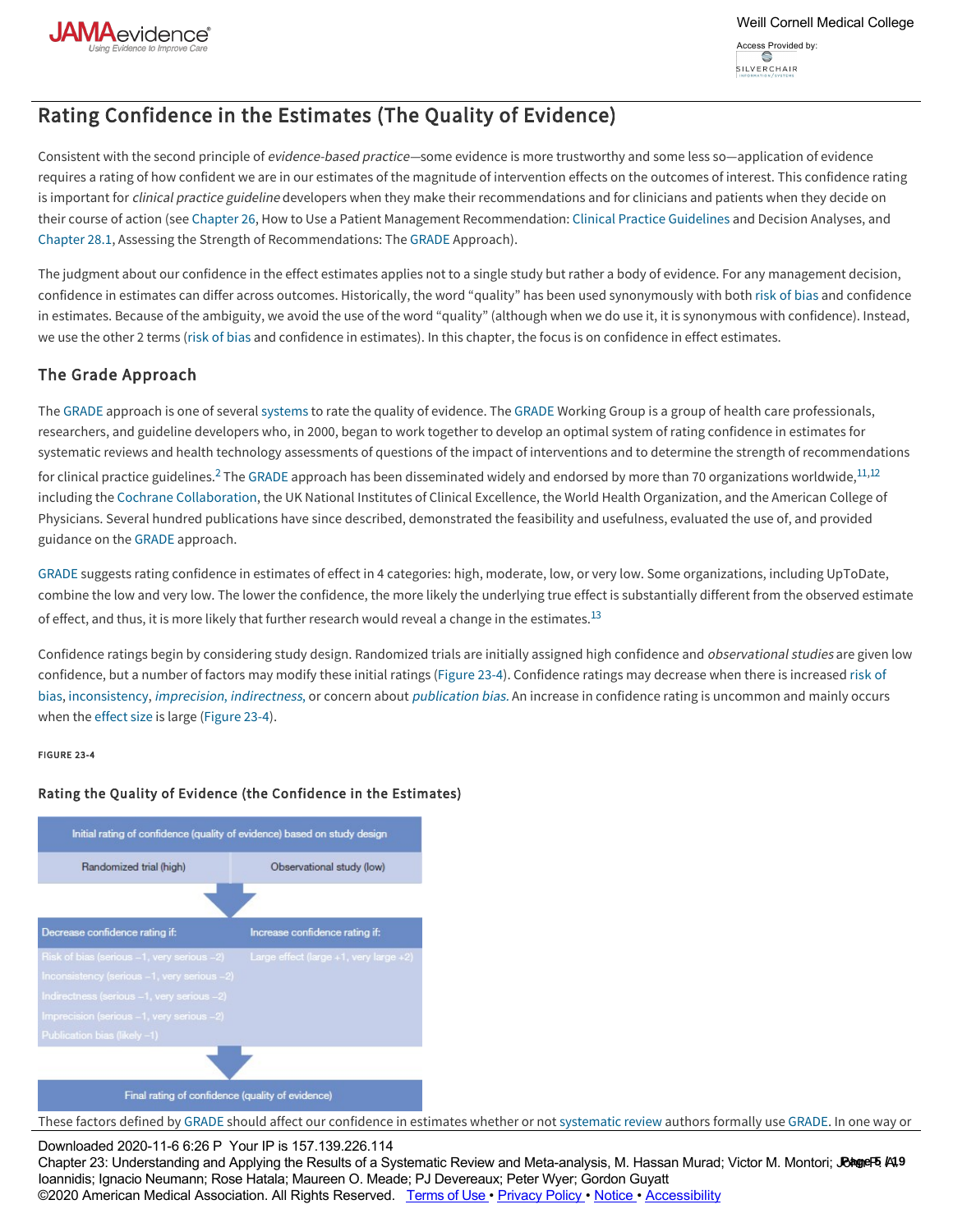

another, therefore, your consideration of evidence from a [systematic review](https://jamaevidence.mhmedical.com/glossary.aspx?gbosid=190366) of alternative management strategies must include consideration of these issues. We now provide a description of how authors of systematic reviews and meta-analyses apply these criteria.

# How Serious Is the Risk of Bias in the Body of Evidence?

Authors of systematic reviews evaluate the [risk of bias](https://jamaevidence.mhmedical.com/glossary.aspx?gbosid=190324) for each of the outcomes measured in each individual study. [Bias](https://jamaevidence.mhmedical.com/glossary.aspx?gbosid=189973) represents systematic rather than [random error](https://jamaevidence.mhmedical.com/glossary.aspx?gbosid=190297) (see [Chapter 6](https://jamaevidence.mhmedical.com/content.aspx?legacysectionid=Guyatt_ch6), Why Study Results Mislead: [Bias](https://jamaevidence.mhmedical.com/glossary.aspx?gbosid=189973) and [Random Error\)](https://jamaevidence.mhmedical.com/glossary.aspx?gbosid=190297).

For randomized trials, [risk of bias](https://jamaevidence.mhmedical.com/glossary.aspx?gbosid=190324) increases if there are problems with the *[randomization](https://jamaevidence.mhmedical.com/glossary.aspx?gbosid=190298)* (defects in generation of the [randomization](https://jamaevidence.mhmedical.com/glossary.aspx?gbosid=190298) sequence or lack of appropriate [allocation concealment](https://jamaevidence.mhmedical.com/glossary.aspx?gbosid=189959)); if patients, [caregivers](https://jamaevidence.mhmedical.com/glossary.aspx?gbosid=146334), and study personnel are not blinded; or if a large number of patients are lost to follow-up [\(see Chapter 7, Therapy \[Randomized Trials\]\). The effect of these problems can differ across outcomes. For example, lack of blinding and](https://jamaevidence.mhmedical.com/glossary.aspx?gbosid=190193) inadequate [allocation concealment](https://jamaevidence.mhmedical.com/glossary.aspx?gbosid=189959) lead to greater [bias](https://jamaevidence.mhmedical.com/glossary.aspx?gbosid=189973) for subjective outcomes than for objective hard clinical outcomes, such as death.<sup>[14](https://jamaevidence.mhmedical.com/#guyatt_ch23_bib14)</sup> Stopping trials early because of a large apparent effect also can exaggerate the treatment effects (see [Chapter 11.3,](https://jamaevidence.mhmedical.com/content.aspx?legacysectionid=Guyatt_ch11.3) Randomized Trials Stopped Early for Benefit).<sup>[15](https://jamaevidence.mhmedical.com/#guyatt_ch23_bib15)</sup> In observational studies, the main concerns associated with increased [risk of bias](https://jamaevidence.mhmedical.com/glossary.aspx?gbosid=190324) include inappropriate measurement of [exposure](https://jamaevidence.mhmedical.com/glossary.aspx?gbosid=190099) and outcome, inadequate statistical adjustment for prognostic imbalance, and loss to [follow-up](https://jamaevidence.mhmedical.com/glossary.aspx?gbosid=190110) (see [Chapter 14,](https://jamaevidence.mhmedical.com/content.aspx?legacysectionid=Guyatt_ch14) [Harm](https://jamaevidence.mhmedical.com/glossary.aspx?gbosid=190126) [Observational Studies]).

Ideally, the authors of systematic reviews will present a [risk of bias](https://jamaevidence.mhmedical.com/glossary.aspx?gbosid=190324) evaluation for every individual study and provide a statement about the overall risk [of bias for all of the included studies. The reproducibility of this judgment affects the credibility of the process of the systematic review \(see Chapter 2](https://jamaevidence.mhmedical.com/glossary.aspx?gbosid=190324)[2,](https://jamaevidence.mhmedical.com/content.aspx?legacysectionid=Guyatt_ch22) The Process of a [Systematic Review](https://jamaevidence.mhmedical.com/glossary.aspx?gbosid=190366) and [Meta-analysis\)](https://jamaevidence.mhmedical.com/glossary.aspx?gbosid=190201). Following the [GRADE](https://jamaevidence.mhmedical.com/glossary.aspx?gbosid=190123) approach, the [risk of bias](https://jamaevidence.mhmedical.com/glossary.aspx?gbosid=190324) can be expressed as "not serious," "serious," or "very serious." The assessment of the level of [risk of bias](https://jamaevidence.mhmedical.com/glossary.aspx?gbosid=190324) can then result in no decrease in the confidence rating in estimates of effect or a decrease by 1 or 2 levels (eg, from high to moderate or low confidence) [\(Figure 23-4](https://jamaevidence.mhmedical.com/#guyatt_ch23_fig4)).[13](https://jamaevidence.mhmedical.com/#guyatt_ch23_bib13)

## USING THE GUIDE

The authors of the [systematic review](https://jamaevidence.mhmedical.com/glossary.aspx?gbosid=190366) and [meta-analysis](https://jamaevidence.mhmedical.com/glossary.aspx?gbosid=190201) addressing perioperative β-blockers $^1$  $^1$  used the [Cochrane Collaboration](https://jamaevidence.mhmedical.com/glossary.aspx?gbosid=190001) [risk of bias](https://jamaevidence.mhmedical.com/glossary.aspx?gbosid=190324) assessment methods (see [Chapter 22,](https://jamaevidence.mhmedical.com/content.aspx?legacysectionid=Guyatt_ch22) The Process of a [Systematic Review](https://jamaevidence.mhmedical.com/glossary.aspx?gbosid=190366) and [Meta-analysis\)](https://jamaevidence.mhmedical.com/glossary.aspx?gbosid=190201). They explicitly described the [risk of bias](https://jamaevidence.mhmedical.com/glossary.aspx?gbosid=190324) of each trial and reported on the adequacy of generation of the allocation sequence; [allocation concealment;](https://jamaevidence.mhmedical.com/glossary.aspx?gbosid=189959) blinding of participants, personnel, and outcome assessors; the extent of loss to [follow-up](https://jamaevidence.mhmedical.com/glossary.aspx?gbosid=190110); and the use of the [intention-to-treat](https://jamaevidence.mhmedical.com/glossary.aspx?gbosid=538817) principle.

Of the 11 trials included in the analysis, 2 were considered to have high risk of bias<sup>[16](https://jamaevidence.mhmedical.com/#guyatt_ch23_bib16)[,17](https://jamaevidence.mhmedical.com/#guyatt_ch23_bib17)</sup>; limitations included lack of blinding and, in one trial, stopping early because of large apparent benefit.<sup>[17](https://jamaevidence.mhmedical.com/#guyatt_ch23_bib17)</sup> The results of these 2 trials became even more questionable when, subsequently, concerns were raised about the integrity of the data. $^1$  $^1$  The remaining 9 trials were deemed by the [systematic review](https://jamaevidence.mhmedical.com/glossary.aspx?gbosid=190366) authors to have adequate [bias](https://jamaevidence.mhmedical.com/glossary.aspx?gbosid=189973) protection measures and represented a body of evidence that was overall at low [risk of bias](https://jamaevidence.mhmedical.com/glossary.aspx?gbosid=190324) for the 3 key outcomes—nonfatal myocardial infarction, death, and nonfatal [stroke](https://jamaevidence.mhmedical.com/glossary.aspx?gbosid=146567).

## Are the Results Consistent Across Studies?

The starting assumption of a [meta-analysis](https://jamaevidence.mhmedical.com/glossary.aspx?gbosid=190201) that provides a summary estimate of [treatment effect](https://jamaevidence.mhmedical.com/glossary.aspx?gbosid=190381) is that across the range of study patients, [interventions, and outcomes included in the analysis, the effect of interest is more or less the same \(see Chapter 22, The Process of a Systematic](https://jamaevidence.mhmedical.com/glossary.aspx?gbosid=190366) Review and [Meta-analysis\)](https://jamaevidence.mhmedical.com/glossary.aspx?gbosid=190201). On the one hand, a [meta-analysis](https://jamaevidence.mhmedical.com/glossary.aspx?gbosid=190201) question framed to include a broad range of patients, interventions, and ways of measuring outcome helps avoid spurious effects from subgroup analyses (see [Chapter 25.2,](https://jamaevidence.mhmedical.com/content.aspx?legacysectionid=Guyatt_ch25.2) How to Use a [Subgroup Analysis\)](https://jamaevidence.mhmedical.com/glossary.aspx?gbosid=190352), leads to narrower CIs, and increases applicability across a broad range of patients. On the other hand, combining the results of diverse studies may violate the starting assumption of the analysis and lead to spurious conclusions (for instance, that the same estimate of effect applies to different patient groups or different ways of administering an intervention, when it in fact does not).

The solution to this dilemma is to evaluate the extent to which results differ from study to study, that is, the variability or *[heterogeneity](https://jamaevidence.mhmedical.com/glossary.aspx?gbosid=190134)* of study results. [Box 23-1](https://jamaevidence.mhmedical.com/#guyatt_ch23_tbl01) summarizes 4 approaches to evaluating variability in study results, and the subsequent discussion expands on these principles.<sup>[18](https://jamaevidence.mhmedical.com/#guyatt_ch23_bib18)</sup>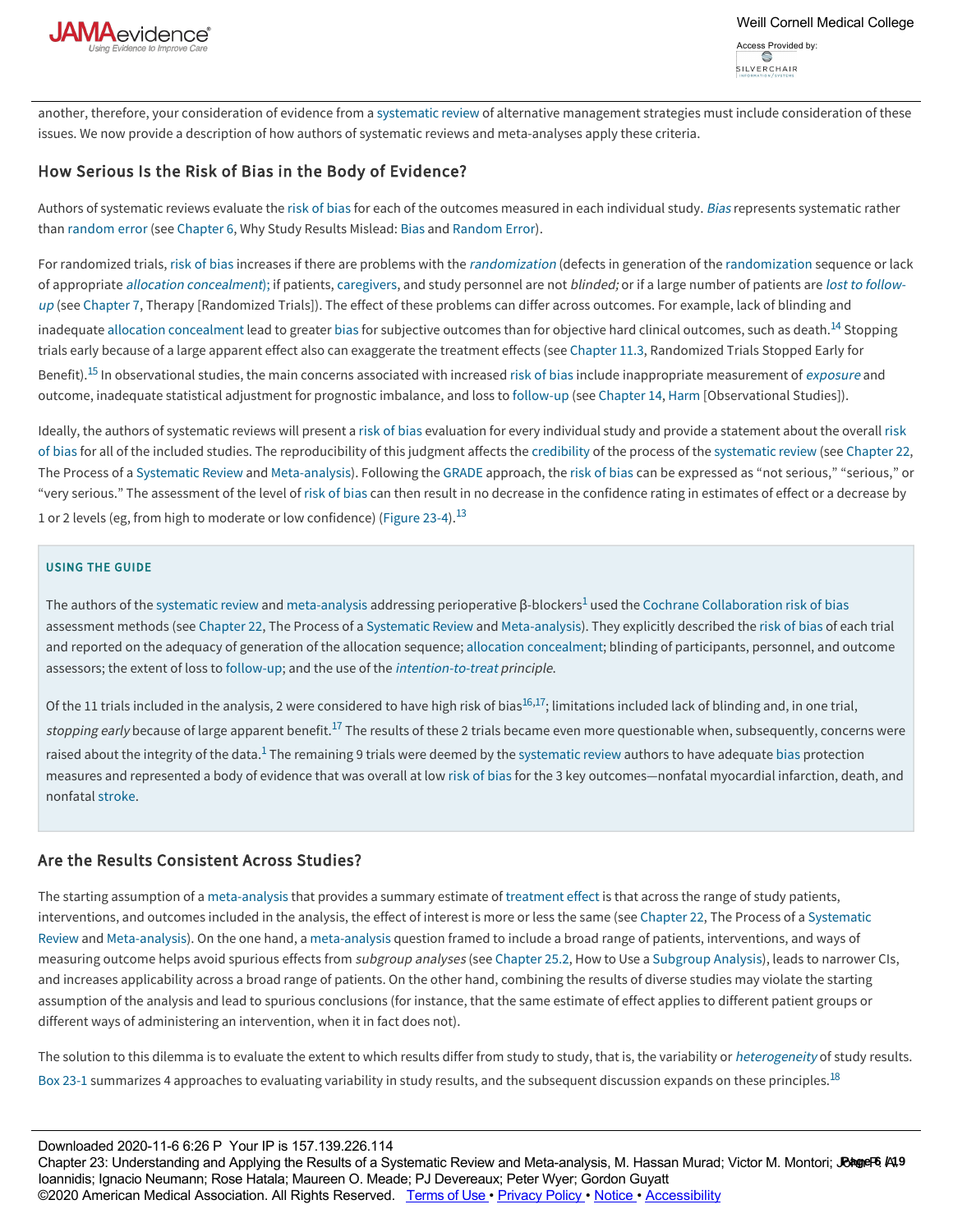

#### BOX 23-1

#### Evaluating Variability in Study Results

## Visual Assessment of Variability

Studies combined in a [meta-analysis](https://jamaevidence.mhmedical.com/glossary.aspx?gbosid=190201) and depicted in a [forest plot](https://jamaevidence.mhmedical.com/glossary.aspx?gbosid=190112) will inevitably have some [inconsistency](https://jamaevidence.mhmedical.com/glossary.aspx?gbosid=190146) ([heterogeneity](https://jamaevidence.mhmedical.com/glossary.aspx?gbosid=190134)) of their point estimates. The question is whether that [heterogeneity](https://jamaevidence.mhmedical.com/glossary.aspx?gbosid=190134) is sufficiently great to make us uncomfortable with combining results from a group of related studies to generate a single summary effect.<sup>[19](https://jamaevidence.mhmedical.com/#guyatt_ch23_bib19)</sup>

 $\frac{1}{\sqrt{N}}$  in summarizes  $\frac{1}{\sqrt{N}}$  and the subsequent discussion  $\frac{1}{\sqrt{N}}$  in studies.

Consider the results of the 2 meta-analyses shown in [Figures 23-5A](https://jamaevidence.mhmedical.com/#guyatt_ch23_fig5) and [B](https://jamaevidence.mhmedical.com/#guyatt_ch23_fig5) ([meta-analysis](https://jamaevidence.mhmedical.com/glossary.aspx?gbosid=190201) A and [meta-analysis](https://jamaevidence.mhmedical.com/glossary.aspx?gbosid=190201) B, respectively). When reviewing the [results of these studies, would clinicians be comfortable with a single summary result in either or both meta-analyses? Although the results of meta](https://jamaevidence.mhmedical.com/glossary.aspx?gbosid=190201)analysis A seem extremely unlikely to meet the assumption of a single underlying [treatment effect](https://jamaevidence.mhmedical.com/glossary.aspx?gbosid=190381) across studies, the results of [meta-analysis](https://jamaevidence.mhmedical.com/glossary.aspx?gbosid=190201) B are completely consistent with the assumption. Therefore, we would be uncomfortable applying the [pooled estimate](https://jamaevidence.mhmedical.com/glossary.aspx?gbosid=190263) to all studies in A but comfortable doing so in B.

#### FIGURE 23-5

### Results of Hypothetical Meta-analyses

Abbreviations: CI, [confidence interval](https://jamaevidence.mhmedical.com/glossary.aspx?gbosid=538774); RR, [relative risk.](https://jamaevidence.mhmedical.com/glossary.aspx?gbosid=190311)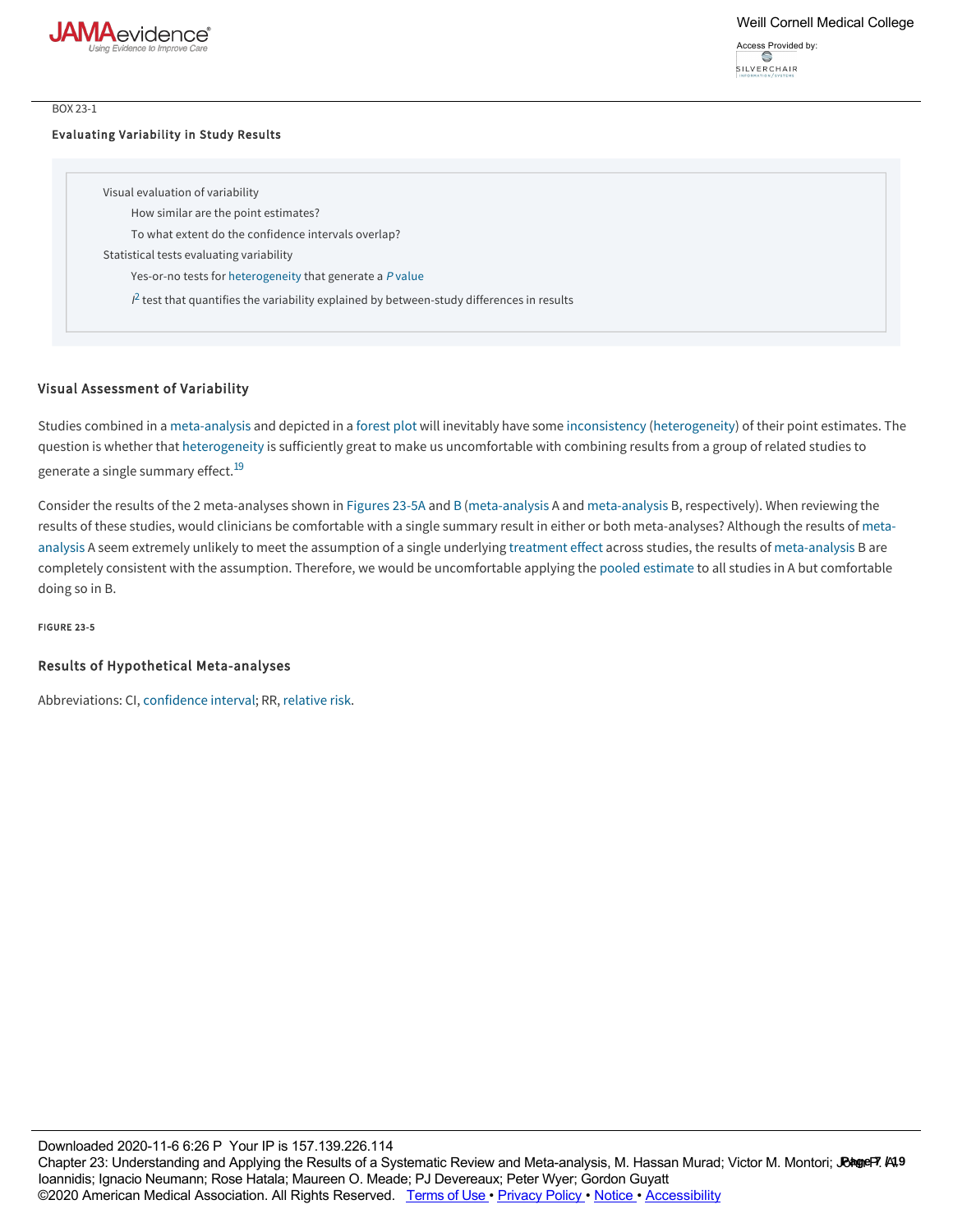

| (A)<br>Study                                          | RR (95% CI)         |  |
|-------------------------------------------------------|---------------------|--|
| 1                                                     | $0.14(0.07 - 0.27)$ |  |
| $\overline{2}$                                        | $0.10(0.05-0.21)$   |  |
| 3                                                     | 1.73 (1.04-2.85)    |  |
| $\overline{4}$                                        | $1.81(1.05-3.11)$   |  |
| $I^2 = 95\%, P = 0 < .001$                            | $0.67(0.50-0.90)$   |  |
| .05<br>1                                              | 20                  |  |
| (B)<br>Study                                          | RR (95% CI)         |  |
| 1                                                     | $0.70(0.43-1.14)$   |  |
| $\overline{2}$                                        | $0.61(0.22 - 1.70)$ |  |
| 3                                                     | $0.78(0.48-1.28)$   |  |
| $\overline{4}$                                        | $0.67(0.34-1.31)$   |  |
| $l^2 = 0\%, P = .97$                                  | $0.71(0.53 - 0.96)$ |  |
| $\frac{1}{7}$<br>$\frac{1}{2}$<br>$\overline{2}$<br>1 |                     |  |
| (C)<br>Study                                          | RR (95% CI)         |  |
| 1                                                     | $0.65(0.32 - 1.31)$ |  |
| $\overline{c}$                                        | $1.29(0.68-2.44)$   |  |
| 3                                                     | $0.80(0.42 - 1.53)$ |  |
| $\overline{4}$                                        | $1.28(0.72 - 2.29)$ |  |
| $I^2 = 6\%, P = .36$                                  | $1.00(0.72 - 1.37)$ |  |
| $\overline{a}$                                        | $\overline{a}$      |  |

Constructing a rule to capture these inferences, one might suggest that "we are comfortable with a single summary effect when all studies suggest [benefit or all studies suggest](https://jamaevidence.mhmedical.com/glossary.aspx?gbosid=190201) [harm](https://jamaevidence.mhmedical.com/glossary.aspx?gbosid=190126)[" \(the case for B but not A\). F](https://jamaevidence.mhmedical.com/glossary.aspx?gbosid=190201)[igure 23-5C](https://jamaevidence.mhmedical.com/#guyatt_ch23_fig5)[, however, highlights the limitation of such a rule: this hypothetical meta](https://jamaevidence.mhmedical.com/glossary.aspx?gbosid=190201)analysis C also shows point estimates on both sides of the line of no effect, but here we would be comfortable combining the results.

A better approach to assessing [heterogeneity](https://jamaevidence.mhmedical.com/glossary.aspx?gbosid=190134) focuses on the magnitude of the differences in the point estimates of the studies. Large differences in point estimates make clinicians less confident in the [pooled estimate](https://jamaevidence.mhmedical.com/glossary.aspx?gbosid=190263) (as in [meta-analysis](https://jamaevidence.mhmedical.com/glossary.aspx?gbosid=190201) A). Small differences in the magnitude of point estimates (as in meta-analyses B and C) support the underlying assumption that, across the range of study patients, interventions, and outcomes included in the [meta-analysis](https://jamaevidence.mhmedical.com/glossary.aspx?gbosid=190201), the effect of interest is more or less the same.

There is a second, equally important criterion that clinicians should apply when judging whether combining the studies is appropriate. If CIs overlap widely (as in meta-analyses B and C), [random error](https://jamaevidence.mhmedical.com/glossary.aspx?gbosid=190297), or chance, remains a plausible explanation for the differences in the point estimates. When CIs do not overlap (as in [meta-analysis](https://jamaevidence.mhmedical.com/glossary.aspx?gbosid=190201) A), [random error](https://jamaevidence.mhmedical.com/glossary.aspx?gbosid=190297) becomes an unlikely explanation for differences in apparent [treatment effect](https://jamaevidence.mhmedical.com/glossary.aspx?gbosid=190381) across studies. Visual assessment of [heterogeneity](https://jamaevidence.mhmedical.com/glossary.aspx?gbosid=190134) is useful; formal statistical testing can provide complementary information.

## Yes-or-No Statistical Tests of Heterogeneity

The [null hypothesis](https://jamaevidence.mhmedical.com/glossary.aspx?gbosid=190223) (see [Chapter 12.1,](https://jamaevidence.mhmedical.com/content.aspx?legacysectionid=Guyatt_ch12.1) Hypothesis Testing) of the test for [heterogeneity](https://jamaevidence.mhmedical.com/glossary.aspx?gbosid=190134) is that the underlying effect is the same in each of the studies<sup>[20](https://jamaevidence.mhmedical.com/#guyatt_ch23_bib20)</sup> (eg, the RR derived from study 1 is the same as that from study 1 is the same assumes that all of the apparent variability  $\alpha$ 

Downloaded 2020-11-6 6:26 P Your IP is 157.139.226.114 Chapter 23: Understanding and Applying the Results of a Systematic Review and Meta-analysis, M. Hassan Murad; Victor M. Montori; **JeageR At 9**<br>Learnidia Jaccele Naumann Rass Uctobe Marman O. Massler R.L.R. (www.comp Rates ©2020 American Medical Association. All Rights Reserved. <u>Terms of Use • [Privacy Policy](https://jamaevidence.mhmedical.com/privacy) • [Notice](https://jamaevidence.mhmedical.com/ss/notice.aspx) • [Accessibility](https://jamaevidence.mhmedical.com/about/accessibility.html)</u> Ioannidis; Ignacio Neumann; Rose Hatala; Maureen O. Meade; PJ Devereaux; Peter Wyer; Gordon Guyatt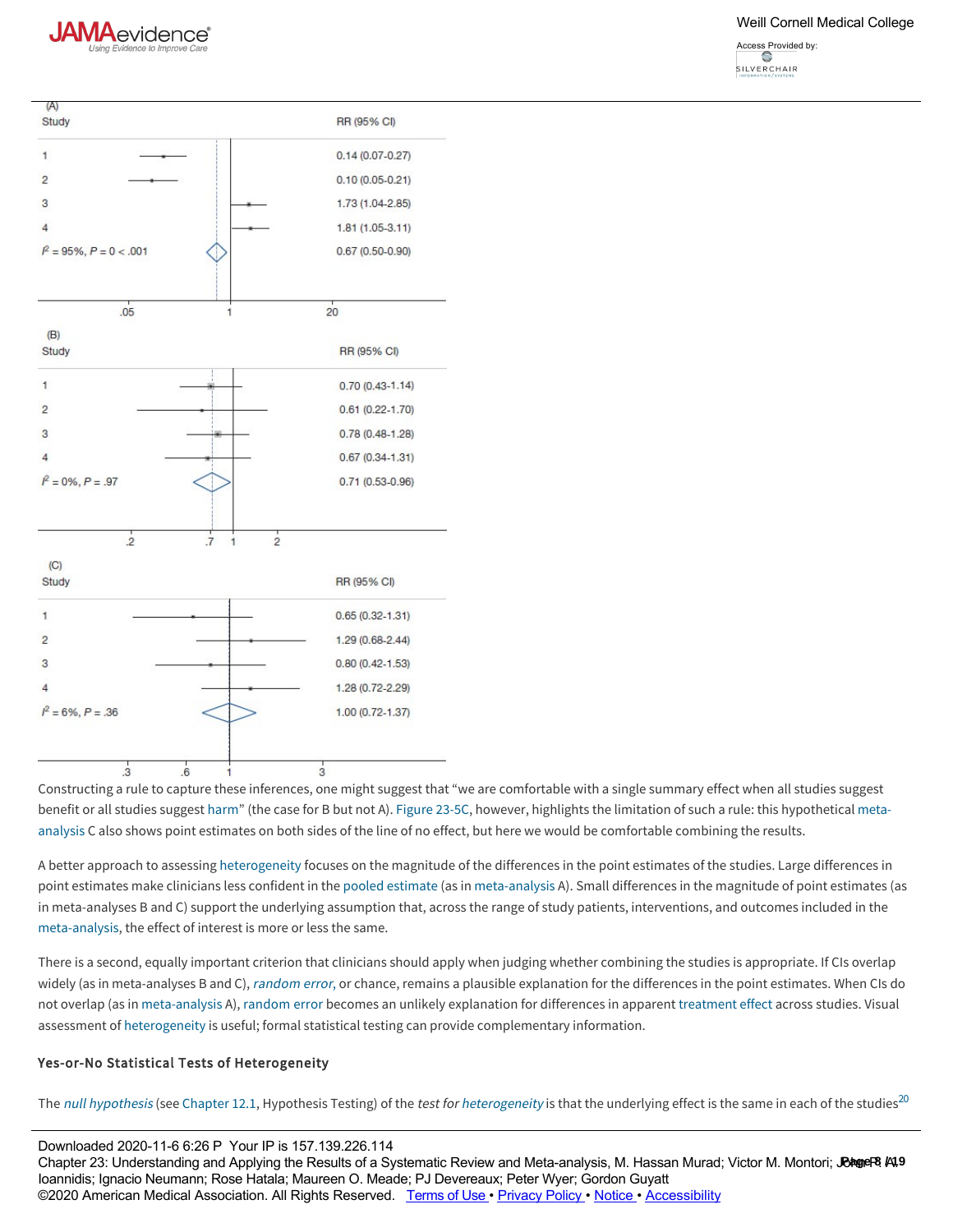

(eg, the RR derived from study 1 is the same as that from studies 2, 3, and 4). Therefore, the [null hypothesis](https://jamaevidence.mhmedical.com/glossary.aspx?gbosid=190223) assumes that all of the apparent variability among individual study results is due to chance. *[Cochran Q](https://jamaevidence.mhmedical.com/glossary.aspx?gbosid=190002)*, the most commonly used test for [heterogeneity](https://jamaevidence.mhmedical.com/glossary.aspx?gbosid=190134), generates a *[probability](https://jamaevidence.mhmedical.com/glossary.aspx?gbosid=190280)* based on a  $\chi^2$  $\chi^2$ distribution that between-study differences in results equal to or greater than those observed are likely to occur simply by chance.

Meta-analysts may consider different thresholds for the significance of the test of [heterogeneity](https://jamaevidence.mhmedical.com/glossary.aspx?gbosid=190134) (eg, a conventional threshold of  $P < 0.05$  or a more conservative threshold of P < .10). As a general principle, however, a low P [value](https://jamaevidence.mhmedical.com/glossary.aspx?gbosid=190287) of the test for [heterogeneity](https://jamaevidence.mhmedical.com/glossary.aspx?gbosid=190134) means that [random error](https://jamaevidence.mhmedical.com/glossary.aspx?gbosid=190297) is an unlikely explanation for the differences in results from study to study. Thus, a low P [value](https://jamaevidence.mhmedical.com/glossary.aspx?gbosid=190287) decreases confidence in a single summary estimate that represents the [treatment effect](https://jamaevidence.mhmedical.com/glossary.aspx?gbosid=190381) for all patients and all variations in the administration of a treatment. A high P [value](https://jamaevidence.mhmedical.com/glossary.aspx?gbosid=190287) of the test of [heterogeneity](https://jamaevidence.mhmedical.com/glossary.aspx?gbosid=190134), on the other hand, increases our confidence that the assumption underlying combining studies holds true.

In [Figure 23-5A](https://jamaevidence.mhmedical.com/#guyatt_ch23_fig5), the P [value](https://jamaevidence.mhmedical.com/glossary.aspx?gbosid=190287) associated with the test for [heterogeneity](https://jamaevidence.mhmedical.com/glossary.aspx?gbosid=190134) is small  $(P < .001)$ , indicating that it is unlikely that we would observe results this disparate if all studies had the same underlying effect. On the other hand, the corresponding P values in [Figure 23-3B](https://jamaevidence.mhmedical.com/#guyatt_ch23_fig3) and [C](https://jamaevidence.mhmedical.com/#guyatt_ch23_fig3) are fairly large (.97 and .36, respectively). Therefore, in these 2 meta-analyses, chance is a likely explanation for the observed differences in effect.

When a [meta-analysis](https://jamaevidence.mhmedical.com/glossary.aspx?gbosid=190201) includes studies with small sample sizes and a correspondingly small number of events, the test of [heterogeneity](https://jamaevidence.mhmedical.com/glossary.aspx?gbosid=190134) may not have sufficient [power](https://jamaevidence.mhmedical.com/glossary.aspx?gbosid=190268) to detect existing [heterogeneity.](https://jamaevidence.mhmedical.com/glossary.aspx?gbosid=190134) Conversely, in a [meta-analysis](https://jamaevidence.mhmedical.com/glossary.aspx?gbosid=190201) that includes studies with large sample sizes and a large number of events, the test for [heterogeneity](https://jamaevidence.mhmedical.com/glossary.aspx?gbosid=190134) may provide potentially misleading results that reveal statistically significant but unimportant differences in point estimates. This is another reason why clinicians need to use their own visual assessments of [heterogeneity](https://jamaevidence.mhmedical.com/glossary.aspx?gbosid=190134) (similarity of point estimates, overlap of CIs) and consider the results of formal statistical tests in that context.

## Magnitude of Heterogeneity Statistical Tests

The  $\hat{P}$  *statistic* [is a preferred alternative approach for evaluating heterogeneity that focuses on the magnitude of variability rather than the statistical](https://jamaevidence.mhmedical.com/glossary.aspx?gbosid=190347) significance of variability.<sup>[21](https://jamaevidence.mhmedical.com/#guyatt_ch23_bib21)</sup>

When the  $\hat{r}$  is 0%, chance provides a satisfactory explanation for the variability in the individual study point estimates, and clinicians can be comfortable with a single summary estimate of [treatment effect](https://jamaevidence.mhmedical.com/glossary.aspx?gbosid=190381). As the  $\hat{r}$  increases, we become progressively less comfortable with a single summary estimate, and the need to look for explanations of variability other than chance becomes more compelling. [Figure 23-6](https://jamaevidence.mhmedical.com/#guyatt_ch23_fig6) provides a guide for interpreting the  $l^2$  $l^2$ .

#### FIGURE 23-6

## Interpretation of the  $I^2$  $I^2$  Statistic



If provided by the [meta-analysis](https://jamaevidence.mhmedical.com/glossary.aspx?gbosid=190201) authors, a 95% CI associated with the  $\hat{P}$  can provide further insight regarding assessment of [inconsistency](https://jamaevidence.mhmedical.com/glossary.aspx?gbosid=190146). In most meta-analyses with a limited number of relatively small studies, this CI is quite large, suggesting the need for caution in making strong inferences

regarding inconsistency.<sup>[22](https://jamaevidence.mhmedical.com/#guyatt_ch23_bib22)</sup>

DOWNI08060 ZUZU-TT-0 0:Z0 P\_YOUFIP IS TO7.T39.ZZ0.TT4<br>Chapter 23: Understanding and Anglying the Results of a Cyclemetic Rayiaw and Meta anglysis. M. Useasn Myrad: Victor M. Marterix "BhasT 2 Downloaded 2020116 6:26 P Your IP is 157.139.226.114 Ioannidis; Ignacio Neumann; Rose Hatala; Maureen O. Meade; PJ Devereaux; Peter Wyer; Gordon Guyatt Chapter 23: Understanding and Applying the Results of a Systematic Review and Meta-analysis, M. Hassan Murad; Victor M. Montori; **Je<del>ageP</del> /A9** ©2020 American Medical Association. All Rights Reserved. [Terms of Use](https://jamaevidence.mhmedical.com/ss/terms.aspx) · [Privacy Policy](https://jamaevidence.mhmedical.com/privacy) · [Notice](https://jamaevidence.mhmedical.com/ss/notice.aspx) · [Accessibility](https://jamaevidence.mhmedical.com/about/accessibility.html)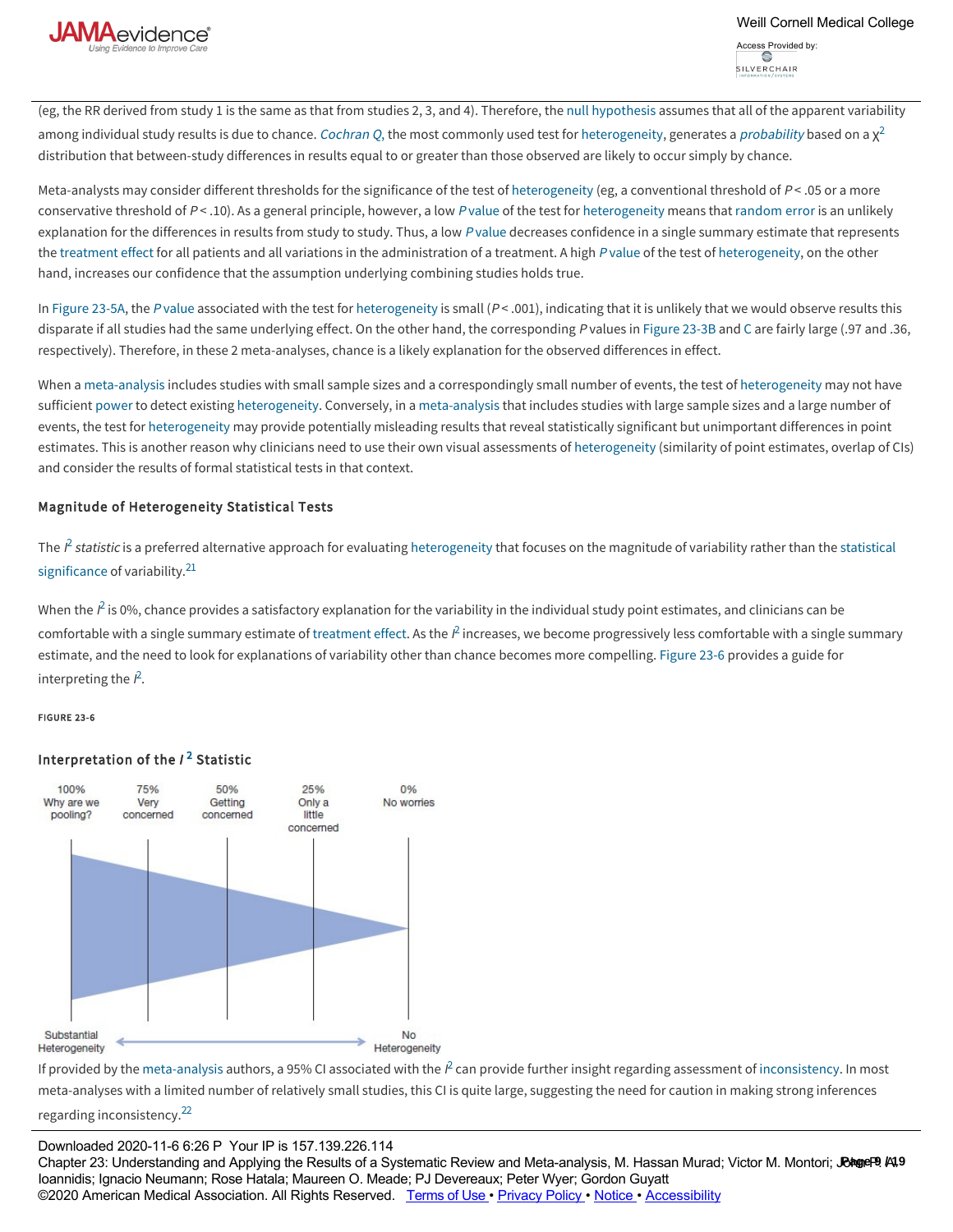

The results in [Figure 23-5A](https://jamaevidence.mhmedical.com/#guyatt_ch23_fig5) generate an  $\hat{r}$  of more than 75% (suggesting high heterogeneity), whereas the results in Figure [2](https://jamaevidence.mhmedical.com/#guyatt_ch23_bib2)3-5B and [C](https://jamaevidence.mhmedical.com/#guyatt_ch23_fig5) yield low  $\hat{r}$ percentages of 0% and 6%, respectively (suggesting low [heterogeneity](https://jamaevidence.mhmedical.com/glossary.aspx?gbosid=190134)).

### What to Do When Between-Study Variability in Results Is Large?

One of the [credibility](https://jamaevidence.mhmedical.com/glossary.aspx?gbosid=190043) criteria introduced in [Chapter 22](https://jamaevidence.mhmedical.com/content.aspx?legacysectionid=Guyatt_ch22) is whether the authors have addressed possible explanations of [heterogeneity](https://jamaevidence.mhmedical.com/glossary.aspx?gbosid=190134). When betweenstudy variability is large, such an exploration becomes crucial.

Differences between study results can arise from differences in the population enrolled (eg, large effects in the more ill, smaller in the less ill), differences in the interventions (eg, if large doses are more effective than small doses), differences in the comparators (eg, smaller effects when [standard care is optimal than when it is not\), and study methods \(eg, larger effect in studies with high risk of bias vs those with low risk of bias\). Meta](https://jamaevidence.mhmedical.com/glossary.aspx?gbosid=190201)analysis authors should conduct a test of [interaction](https://jamaevidence.mhmedical.com/glossary.aspx?gbosid=509002) to determine whether the difference in effect estimates among subgroups is attributable to chance. Apparent subgroup effects are more likely to be true when they are based on within-trial rather than between-trial comparisons, are very unlikely to be due to chance, and are based on a small number of hypotheses specified a priori, including a specified direction. If these criteria are not met, any subgroup hypothesis warrants a high level of skepticism (see [Chapter 25.2](https://jamaevidence.mhmedical.com/content.aspx?legacysectionid=Guyatt_ch25.2), How to Use a [Subgroup Analysis](https://jamaevidence.mhmedical.com/glossary.aspx?gbosid=190352)). For a discussion of additional issues in statistical analysis related to [heterogeneity](https://jamaevidence.mhmedical.com/glossary.aspx?gbosid=190134) of study results, see [Chapter 25.1](https://jamaevidence.mhmedical.com/content.aspx?legacysectionid=Guyatt_ch25), Fixed-Effects and Random-Effects Models.

What if, in the end, we are left with a large degree of unexplained between-study [heterogeneity](https://jamaevidence.mhmedical.com/glossary.aspx?gbosid=190134) for which chance does not provide an adequate explanation? This is not an uncommon situation. Some argue that, in this situation, [meta-analysis](https://jamaevidence.mhmedical.com/glossary.aspx?gbosid=190201) authors should not combine the results. Clinicians and patients, however, still need a best estimate of the [treatment effect](https://jamaevidence.mhmedical.com/glossary.aspx?gbosid=190381) to inform their decisions. Pending further research that may explain the [differences between results of different studies that address the same question, the summary estimate remains the best estimate of the treatment](https://jamaevidence.mhmedical.com/glossary.aspx?gbosid=190381) effect. Although clinicians and patients must use the best estimate to make their decisions, substantial unexplained [inconsistency](https://jamaevidence.mhmedical.com/glossary.aspx?gbosid=190146) between studies appreciably reduces confidence in the summary estimate. $^{23}$  $^{23}$  $^{23}$ 

#### USING THE GUIDE

In [Figures 23-1](https://jamaevidence.mhmedical.com/#guyatt_ch23_fig1) and [23-2](https://jamaevidence.mhmedical.com/#guyatt_ch23_fig2), for both nonfatal myocardial infarction and death, we note substantial differences in point estimates across studies. In the case of death, there is minimal CI overlap. Although the [heterogeneity](https://jamaevidence.mhmedical.com/glossary.aspx?gbosid=190134) *P* values of .[2](https://jamaevidence.mhmedical.com/#guyatt_ch23_bib2)1 and .16 are not statistically significant, the  $l^2$  of 29% for nonfatal myocardial infarction and 30% for death suggest the presence of variability for which seeking a possible explanation is worthwhile.

Examining the data, we find that trials with a high [risk of bias](https://jamaevidence.mhmedical.com/glossary.aspx?gbosid=190324) reveal a substantially larger reduction in the risk of nonfatal myocardial infarction. A test of [interaction](https://jamaevidence.mhmedical.com/glossary.aspx?gbosid=509002) between the 2 groups of studies (those with high [risk of bias](https://jamaevidence.mhmedical.com/glossary.aspx?gbosid=190324) and those with low [risk of bias](https://jamaevidence.mhmedical.com/glossary.aspx?gbosid=190324)) yields a nonsignificant P [value](https://jamaevidence.mhmedical.com/glossary.aspx?gbosid=190287) of .22, which indicates that the difference in the reduction in nonfatal myocardial infarction risk between these 2 subgroups of studies could be due to chance.

However, for the outcome of death, a test of [interaction](https://jamaevidence.mhmedical.com/glossary.aspx?gbosid=509002) between the 2 groups of studies yields a significant P [value](https://jamaevidence.mhmedical.com/glossary.aspx?gbosid=190287) of .04, which suggests that the [risk of bias explains the observed h](https://jamaevidence.mhmedical.com/glossary.aspx?gbosid=190324)[eterogeneit](https://jamaevidence.mhmedical.com/glossary.aspx?gbosid=190134)[y \(F](https://jamaevidence.mhmedical.com/glossary.aspx?gbosid=190324)[igure 23-2](https://jamaevidence.mhmedical.com/#guyatt_ch23_fig2)[\). As we have mentioned previously, our inclination to use only the studies with low risk](https://jamaevidence.mhmedical.com/glossary.aspx?gbosid=190324) [of bias is reinforced by our awareness of the doubts that have been raised regarding the integrity of the data from the 2 studies with high risk of](https://jamaevidence.mhmedical.com/glossary.aspx?gbosid=190324) bias. Results of the studies with low [risk of bias](https://jamaevidence.mhmedical.com/glossary.aspx?gbosid=190324) are consistent ( $\beta$  of 0% and Pvalue for [heterogeneity](https://jamaevidence.mhmedical.com/glossary.aspx?gbosid=190134) test of .68).

[Meta-analysis](https://jamaevidence.mhmedical.com/glossary.aspx?gbosid=190201) of the outcome of nonfatal [stroke](https://jamaevidence.mhmedical.com/glossary.aspx?gbosid=146567) reveals consistent results across trials with an  $\beta$  [value](https://jamaevidence.mhmedical.com/glossary.aspx?gbosid=190287) of 0% and *P* value for the [heterogeneity](https://jamaevidence.mhmedical.com/glossary.aspx?gbosid=190134) test of .71 ([Figure 23-3\)](https://jamaevidence.mhmedical.com/#guyatt_ch23_fig3).

## How Precise Are the Results?

[Meta-analysis](https://jamaevidence.mhmedical.com/glossary.aspx?gbosid=190201) generates an estimate of the mean effect across studies and a CI around that estimate, that is, a range of values with a specified [probability](https://jamaevidence.mhmedical.com/glossary.aspx?gbosid=190280) (typically 95%) of including the true effect (see [Chapter 10,](https://jamaevidence.mhmedical.com/content.aspx?legacysectionid=Guyatt_ch10) Confidence Intervals: Was the Single Study or [Meta-analysis](https://jamaevidence.mhmedical.com/glossary.aspx?gbosid=190201) Large Enough?). When applying research evidence to a clinical question, one should determine whether clinical action would differ if the upper or the lower boundaries of the CI represented the truth. If the clinical decision is the same whether the upper or lower boundary of the CI represents the true effect, then the

evidence is sufficiently precise. If across the range of the range of the CI values of the CI values of the CI<br>Downloaded 2020-11-6 6:26 P Your IP is 157.139.226.114 Chapter 23: Understanding and Applying the Results of a Systematic Review and Meta-analysis, M. Hassan Murad; Victor M. Montori;**Bage 10 /49**<br>Chapter 23: Understanding and Applying the Results of a Systematic Review and M Ioannidis; Ignacio Neumann; Rose Hatala; Maureen O. Meade; PJ Devereaux; Peter Wyer; Gordon Guyatt ©2020 American Medical Association. All Rights Reserved. [Terms of Use](https://jamaevidence.mhmedical.com/ss/terms.aspx) · [Privacy Policy](https://jamaevidence.mhmedical.com/privacy) · [Notice](https://jamaevidence.mhmedical.com/ss/notice.aspx) · [Accessibility](https://jamaevidence.mhmedical.com/about/accessibility.html)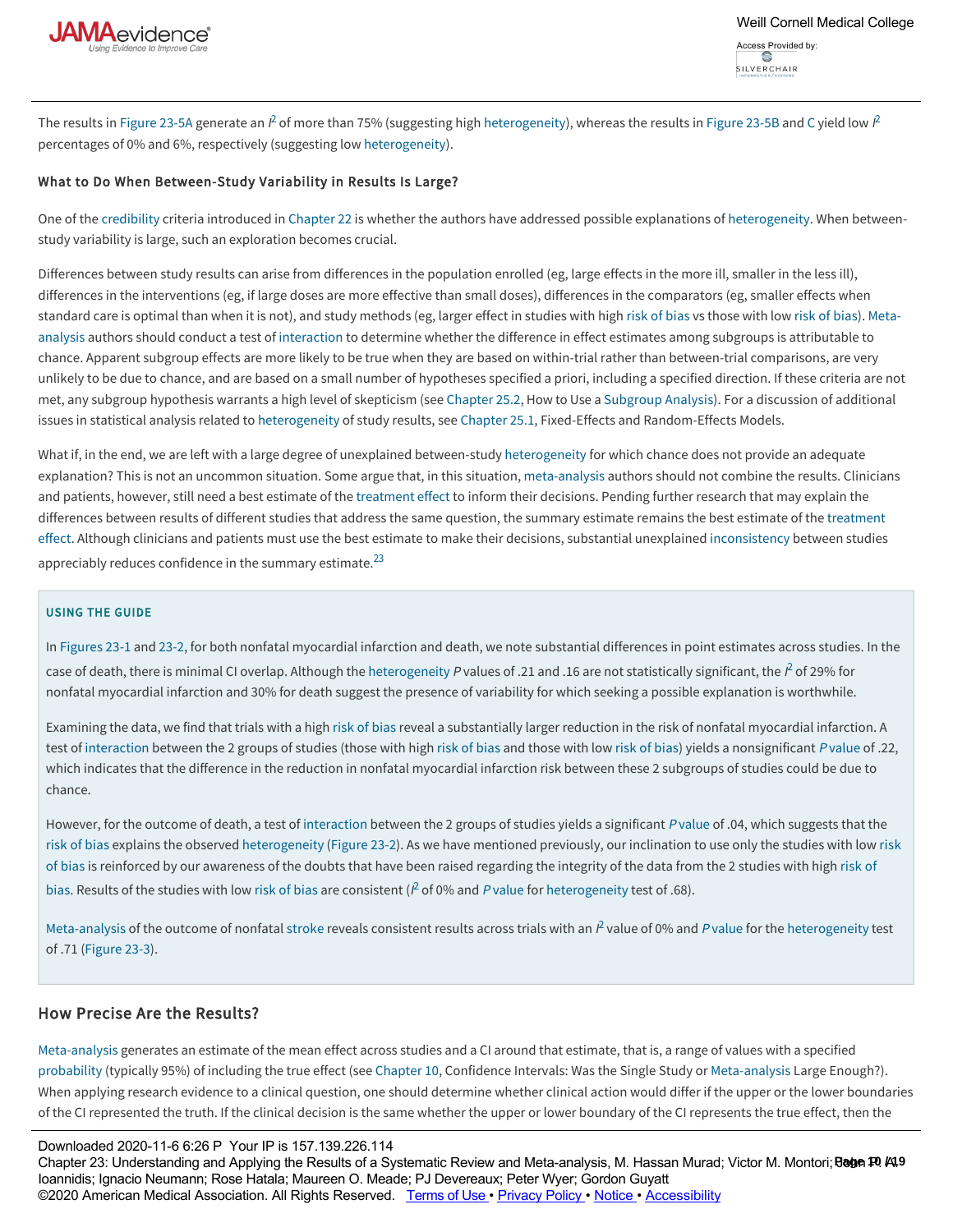

 $\frac{N}{N}$  and  $\frac{N}{N}$  and  $\frac{N}{N}$  action, one should determine when  $\frac{N}{N}$  action whenher  $\frac{N}{N}$ **Access Provided by** 

evidence is sufficiently precise. If across the range of the CI values our decision making would change, then we should have less confidence in the evidence and lower the confidence rating (eg, from high to moderate confidence).<sup>[24](https://jamaevidence.mhmedical.com/#guyatt_ch23_bib24)</sup>

## USING THE GUIDE

To determine the precision of the estimate of the effect of perioperative β-blockers on the risk of nonfatal myocardial infarction, you need to calculate the absolute effect, which requires knowledge of the RR and the [control event rate](https://jamaevidence.mhmedical.com/glossary.aspx?gbosid=190026) (ie, the event rate in patients who did not receive βblockers). Having decided that the best estimate of RR comes from focusing on the trials with low [risk of bias](https://jamaevidence.mhmedical.com/glossary.aspx?gbosid=190324) rather than all trials included in the [meta-analysis](https://jamaevidence.mhmedical.com/glossary.aspx?gbosid=190201), we note that the RR is 0.73 (95% CI, 0.61-0.88) [\(Figure 23-1](https://jamaevidence.mhmedical.com/#guyatt_ch23_fig1)). We obtain the [control event rate](https://jamaevidence.mhmedical.com/glossary.aspx?gbosid=190026) from the trial that is by far the largest— and the one that likely enrolled the most representative population<sup>[25](https://jamaevidence.mhmedical.com/#guyatt_ch23_bib25)</sup>—which was 215/4177 or approximately 52 per 1000. You can then calculate the decreased risk of nonfatal myocardial infarction in those using β-blockers as follows:

Risk with intervention = risk with [control](https://jamaevidence.mhmedical.com/glossary.aspx?gbosid=508969)  $\times$  [relative risk](https://jamaevidence.mhmedical.com/glossary.aspx?gbosid=190311) = 52/1000  $\times$  0.73 = approximately 38 per 1000

[Risk difference](https://jamaevidence.mhmedical.com/glossary.aspx?gbosid=190322) = risk with [control](https://jamaevidence.mhmedical.com/glossary.aspx?gbosid=508969) − risk with intervention = 52/1,000 − 38/1000 = −14 (approximately 14 fewer myocardial infarctions per 1000)

You can use the same process to calculate the CIs around the [risk difference](https://jamaevidence.mhmedical.com/glossary.aspx?gbosid=190322), substituting the boundaries of the CI (in this case, 0.61 and 0.88) for the [point estimate](https://jamaevidence.mhmedical.com/glossary.aspx?gbosid=190261) (in this case, 0.73). For instance, for the upper boundary of the CI:

Risk with intervention =  $52/1000 \times 0.88$  = approximately 46 per 1000

Risk with intervention − risk with [control](https://jamaevidence.mhmedical.com/glossary.aspx?gbosid=508969) = 46 - 52 = -6 (approximately 6 fewer per 1000)

The estimate of [absolute difference](https://jamaevidence.mhmedical.com/glossary.aspx?gbosid=189947) in nonfatal myocardial infarction when using β-blockers is therefore approximately 14 fewer per 1000, with a CI of approximately 6 to 20 fewer per 1000.

The corresponding [absolute difference](https://jamaevidence.mhmedical.com/glossary.aspx?gbosid=189947) for nonfatal [stroke](https://jamaevidence.mhmedical.com/glossary.aspx?gbosid=146567) is 2 more nonfatal strokes per 1000, with a CI of approximately 0 to 6 more per 1000; for death, the [absolute difference](https://jamaevidence.mhmedical.com/glossary.aspx?gbosid=189947) is 6 deaths more per 1000 with a CI of approximately 0 to 13 more per 1000 [\(Table 23-1\)](https://jamaevidence.mhmedical.com/#guyatt_ch23_tbl1).

Lowering a confidence rating because of [imprecision](https://jamaevidence.mhmedical.com/glossary.aspx?gbosid=190142) is always a judgment call. There seems to be no doubt about the need to lower confidence for nonfatal [stroke](https://jamaevidence.mhmedical.com/glossary.aspx?gbosid=146567) (the effect ranges from no difference to an appreciable increase in nonfatal [stroke\)](https://jamaevidence.mhmedical.com/glossary.aspx?gbosid=146567) and likely for death (some may consider 1 additional death in 1000 acceptable given the reduction in myocardial infarction; most would not consider 6 in 1000 trivial). Regarding nonfatal myocardial infarction, our judgment was not to lower confidence for [imprecision](https://jamaevidence.mhmedical.com/glossary.aspx?gbosid=190142) ([Table 23-1\)](https://jamaevidence.mhmedical.com/#guyatt_ch23_tbl1).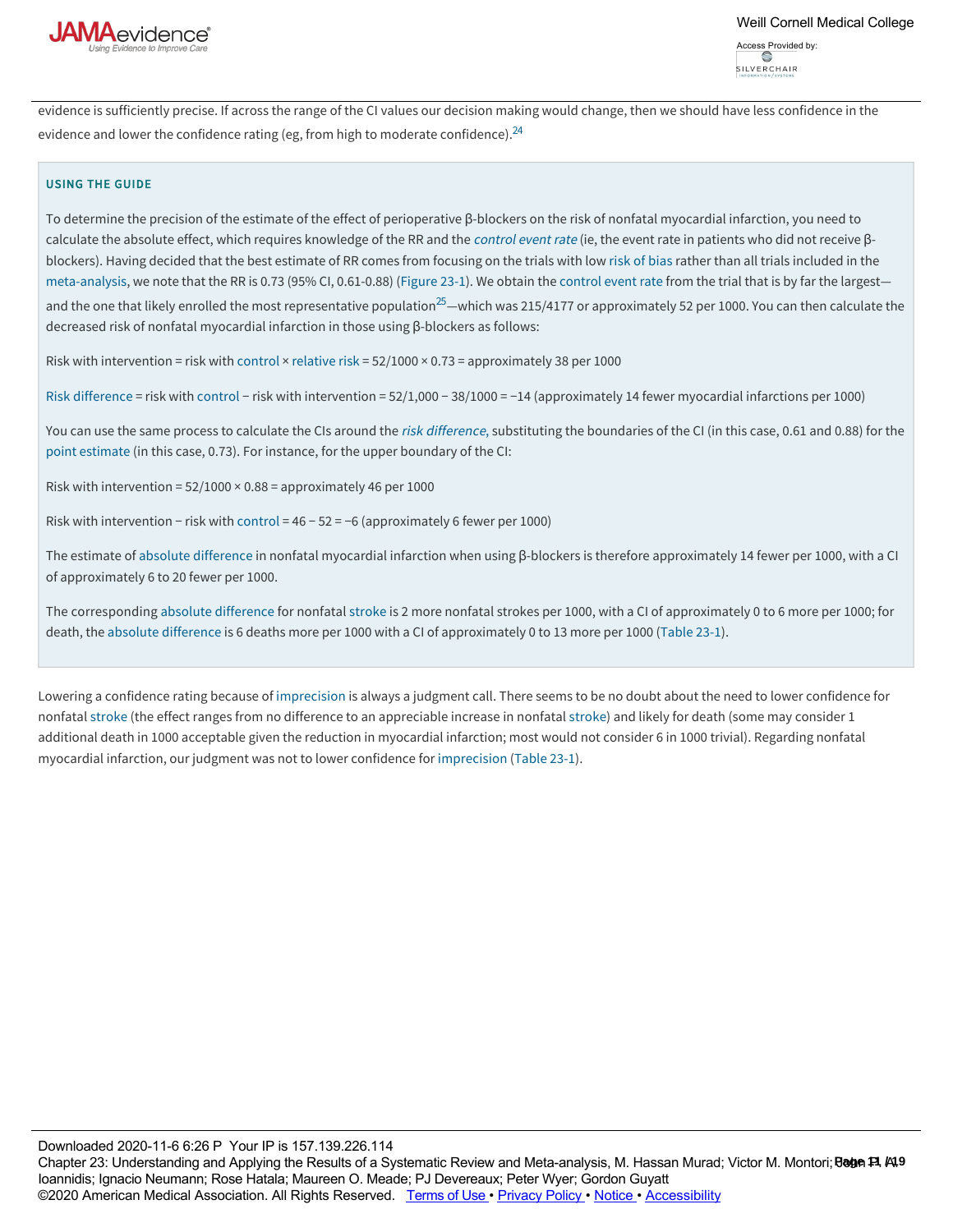

#### TABLE 23-1

### [Evidence Profile](https://jamaevidence.mhmedical.com/glossary.aspx?gbosid=190094): Explicit Presentation of the Best Estimates of the Effect of Perioperative **β**-Blockers and the Confidence in Estimates

| <b>Confidence Assessment</b>             |                                |                           |                            |  |
|------------------------------------------|--------------------------------|---------------------------|----------------------------|--|
| Outcome                                  | Myocardial infarction          | <b>Stroke</b>             | Death                      |  |
| No. of Participants (No. of Studies)     | 10 189 (5)                     | 10 186 (5)                | 10 529 (9)                 |  |
| <b>Risk of Bias</b>                      | No serious limitations         | No serious limitations    | No serious limitations     |  |
| Consistency                              | No serious limitations         | No serious limitations    | No serious limitations     |  |
| <b>Directness</b>                        | No serious limitations         | No serious limitations    | No serious limitations     |  |
| Precision                                | No serious limitations         | Imprecise                 | Imprecise                  |  |
| <b>Reporting Bias</b>                    | Not detected                   | Not detected              | Not detected               |  |
| <b>Summary of Findings</b>               |                                |                           |                            |  |
| Confidence                               | High                           | Moderate                  | Moderate                   |  |
| Relative Effect (95% CI)                 | $0.73(0.61 - 0.88)$            | $1.73(1.00-2.99)$         | $1.27(1.01-1.60)$          |  |
| <b>Risk Difference per 1000 Patients</b> | 14 fewer (6 fewer to 20 fewer) | 2 more (0 more to 6 more) | 6 more (0 more to 13 more) |  |

Abbreviation: CI, [confidence interval.](https://jamaevidence.mhmedical.com/glossary.aspx?gbosid=538774)

## Do the Results Directly Apply to My Patient?

The optimal evidence for decision making comes from research that directly compared the interventions in which we are interested, evaluated in the populations in which we are interested, and measured outcomes important to patients. If populations, interventions, and outcomes in studies differ from those of interest (ie, the patient before us), we lose confidence in estimates of effect. In [GRADE](https://jamaevidence.mhmedical.com/glossary.aspx?gbosid=190123), the term "[indirectness](https://jamaevidence.mhmedical.com/glossary.aspx?gbosid=190154)" is used as a label for these issues.<sup>[26](https://jamaevidence.mhmedical.com/#guyatt_ch23_bib26)</sup>

So, for instance, the patient at hand may be very elderly and the trials may have included few, if any, such patients. The dose of a drug tested in the trials may be greater than the dose your patient can tolerate.

Decisions regarding [indirectness](https://jamaevidence.mhmedical.com/glossary.aspx?gbosid=190154) of patients and interventions depend on an understanding of whether biologic or social factors are sufficiently different that one might expect substantial differences in the magnitude of effect (see [Chapter 13.1](https://jamaevidence.mhmedical.com/content.aspx?legacysectionid=Guyatt_ch13), Applying Results to Individual Patients). Do elderly patients metabolize a drug differently from younger patients? Are there competing risks that will be responsible for the demise of elderly patients long before they experience the benefits of the intervention? Is there evidence that the tissue effect of a medication is highly dose dependent?

Downloaded 2020-11-6 6:26 P Your IP is 157.139.226.114

Chapter 23: Understanding and Applying the Results of a Systematic Review and Meta-analysis, M. Hassan Murad; Victor M. Montori; **Bage 12 /49** Ioannidis; Ignacio Neumann; Rose Hatala; Maureen O. Meade; PJ Devereaux; Peter Wyer; Gordon Guyatt ©2020 American Medical Association. All Rights Reserved. <u>Terms of Use • [Privacy Policy](https://jamaevidence.mhmedical.com/privacy) • [Notice](https://jamaevidence.mhmedical.com/ss/notice.aspx) • [Accessibility](https://jamaevidence.mhmedical.com/about/accessibility.html)</u>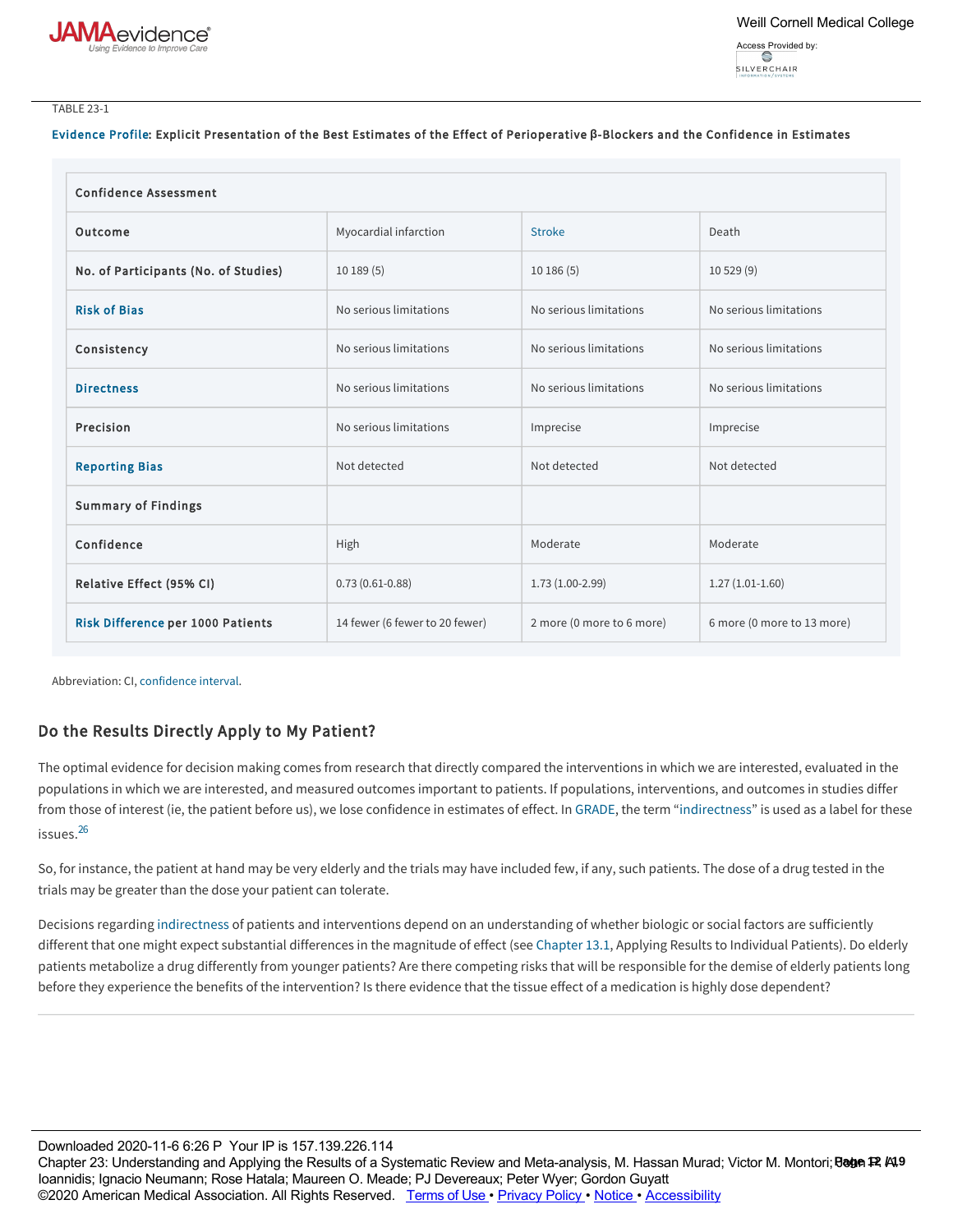

 $\mathcal{D}$  because of patients and interventions on an understanding on an understanding or social factors are sufficiently or social factors are sufficiently are sufficiently are sufficiently are sufficiently are sufficien patients metabolize a drug different patients metabolize a drug different patients of the demonstration of the demonstration of the demonstration of elderly patients longer patients longer patients longer patients longer p Weill Cornell Medical College Access Provided by:

### USING THE GUIDE

Assessing [directness](https://jamaevidence.mhmedical.com/glossary.aspx?gbosid=190065) regarding the evidence bearing on the use of β-blockers in noncardiac surgery, $^1$  $^1$  we note that the age of most patients enrolled across the trials ranged from 50 to 70 years, similar to your patient, who is 66 years old. Almost all of the trials enrolled patients undergoing surgical procedures classified as intermediate surgical risk, similar to the hip surgery of your patient. Most of the trials enrolled many patients who, like yours, had [risk factors](https://jamaevidence.mhmedical.com/glossary.aspx?gbosid=190323) for [heart](https://jamaevidence.mhmedical.com/glossary.aspx?gbosid=247085) disease. Although the drug used and the dose varied across trials, the consistent results suggest you can use a modest dose of the β-blocker with which you are most familiar. The outcomes of death, nonfatal [stroke](https://jamaevidence.mhmedical.com/glossary.aspx?gbosid=146567), and nonfatal infarction are the key outcomes of importance to your patients. Overall, the available evidence presented in the [systematic review](https://jamaevidence.mhmedical.com/glossary.aspx?gbosid=190366) is direct and applicable to your patient and addresses the key outcomes (benefits and harms) needed for decision making.

 $\frac{1}{n}$  before the intervention? Is the time that the time time that the time time time is  $\frac{1}{n}$  medication is not a medication is not a medication is not a medication is not a medication is not a medication is not

Another issue of [indirectness](https://jamaevidence.mhmedical.com/glossary.aspx?gbosid=190154) arises when outcomes assessed in the studies differ from those of interest to patients. Trials often measure laboratory or surrogate outcomes that are not themselves important but are measured in the presumption that changes in the surrogate reflect changes in an outcome important to patients (see [Chapter 13.4](https://jamaevidence.mhmedical.com/content.aspx?legacysectionid=Guyatt_ch13.4), Surrogate Outcomes). For instance, we have excellent information about the effect of medications used in type 2 diabetes on hemoglobin  $A_{1C}$  but limited information on their effect on macrovascular and microvascular disease. In almost every instance, we should reduce our confidence in estimates of effect on [patient-important outcomes](https://jamaevidence.mhmedical.com/glossary.aspx?gbosid=190243) when all we have available is the effect on surrogates.

Lastly, a different type of [indirectness](https://jamaevidence.mhmedical.com/glossary.aspx?gbosid=190154) occurs when clinicians must choose among interventions that have not been tested in head-to-head comparisons. For instance, we may want to choose among alternative bisphosphonates for managing osteoporosis. We will find many trials that compare each agent to [placebo,](https://jamaevidence.mhmedical.com/glossary.aspx?gbosid=190259) but few, if any, that have compared them directly against one another.<sup>[27](https://jamaevidence.mhmedical.com/#guyatt_ch23_bib27)</sup> Making comparisons among treatments under these circumstances requires extrapolating results for the existing comparisons and requires multiple assumptions (see [Chapter 24](https://jamaevidence.mhmedical.com/content.aspx?legacysectionid=Guyatt_ch24), Network Meta-analysis).<sup>[26](https://jamaevidence.mhmedical.com/#guyatt_ch23_bib26)</sup>

## Is There Concern About Reporting Bias?

The most difficult types of [bias](https://jamaevidence.mhmedical.com/glossary.aspx?gbosid=189973) for [systematic review](https://jamaevidence.mhmedical.com/glossary.aspx?gbosid=190366) authors to address stem from the inclination of authors of original studies to publish material, either entire studies or specific outcomes, based on the magnitude, direction, or [statistical significance](https://jamaevidence.mhmedical.com/glossary.aspx?gbosid=190347) of the results. We call the [systematic error](https://jamaevidence.mhmedical.com/glossary.aspx?gbosid=190365) in the body of evidence that results from this inclination [reporting bias](https://jamaevidence.mhmedical.com/glossary.aspx?gbosid=190316). When an entire study remains unreported, the standard term is [publication bias.](https://jamaevidence.mhmedical.com/glossary.aspx?gbosid=190285) The reason for [publication bias](https://jamaevidence.mhmedical.com/glossary.aspx?gbosid=190285) is that studies without statistically significant results (negative studies) are less likely to be published than studies that reveal apparent differences (positive studies). The magnitude and direction of a study's results may be more important determinants of publication than study design, relevance, or quality,<sup>[28](https://jamaevidence.mhmedical.com/#guyatt_ch23_bib28)</sup> and positive studies may be as much as 3 times more likely to be published than negative studies.<sup>[29](https://jamaevidence.mhmedical.com/#guyatt_ch23_bib29)</sup> When authors or study sponsors selectively manipulate and report specific outcomes and analyses, we use the term *selective outcome reporting bias*. $^{\rm 30}$  $^{\rm 30}$  $^{\rm 30}$ Selective [reporting bias](https://jamaevidence.mhmedical.com/glossary.aspx?gbosid=190316) can be a serious problem. Empirical evidence suggests that half of the analysis plans of randomized trials are different in protocols than in published reports.<sup>[31](https://jamaevidence.mhmedical.com/#guyatt_ch23_bib31)</sup> When the publication is delayed because of the lack of significance of results, authors have used the term time lag bias.<sup>[32](https://jamaevidence.mhmedical.com/#guyatt_ch23_bib32)</sup>

Selective outcome reporting can also create misleading estimates of effect. A study of US Food and Drug Administration (FDA) reports found that they often included numerous unpublished studies and the findings of these studies can appreciably alter the estimates of effect.<sup>[33](https://jamaevidence.mhmedical.com/#guyatt_ch23_bib33)</sup>

[Reporting bias](https://jamaevidence.mhmedical.com/glossary.aspx?gbosid=190316) can intrude at virtually all stages of the planning, implementation, and dissemination of research. Even if studies with negative results succeed and get published, they may still suffer from dissemination bias: they may be published in less prominent journals, may not receive adequate attention from policymakers, may be omitted (whether identified or not) in narrative reviews, may be omitted (if unidentified) from systematic reviews, and may have minimal or no effect on formulation of policy guidelines. On the other hand, studies with positive results may receive disproportionate attention. For instance, they are more likely to appear in subsequent evidence summaries and in an evidence *synopsis.<sup>[34](https://jamaevidence.mhmedical.com/#guyatt_ch23_bib34)</sup>* 

[The co](https://jamaevidence.mhmedical.com/glossary.aspx?gbosid=190381)nsequences of publication and [reporting bias](https://jamaevidence.mhmedical.com/glossary.aspx?gbosid=190316) can corrupt the body of evidence, usually exaggerating estimates of magnitude of treatment effect. Systematic reviews that fail to identify and include unpublished studies face a risk of presenting overly sanguine estimates of treatment effectiveness.

The risk of publication bias is probably higher for systematic reviews and meta-analyses that are based on small studies. Small studies are more likely Downloaded 2020-11-0 0.20 P= Toul IP is Tor.109.220.114<br>Chapter 23: Understanding and Applying the Results of a Systematic Review and Meta-analysis, M. Hassan Murad; Victor M. Montori;**Bage 13 /49** Ioannidis; Ignacio Neumann; Rose Hatala; Maureen O. Meade; PJ Devereaux; Peter Wyer; Gordon Guyatt ©2020 American Medical Association. All Rights Reserved. <u>Terms of Use • [Privacy Policy](https://jamaevidence.mhmedical.com/privacy) • [Notice](https://jamaevidence.mhmedical.com/ss/notice.aspx) • [Accessibility](https://jamaevidence.mhmedical.com/about/accessibility.html)</u> Downloaded 2020-11-6 6:26 P Your IP is 157.139.226.114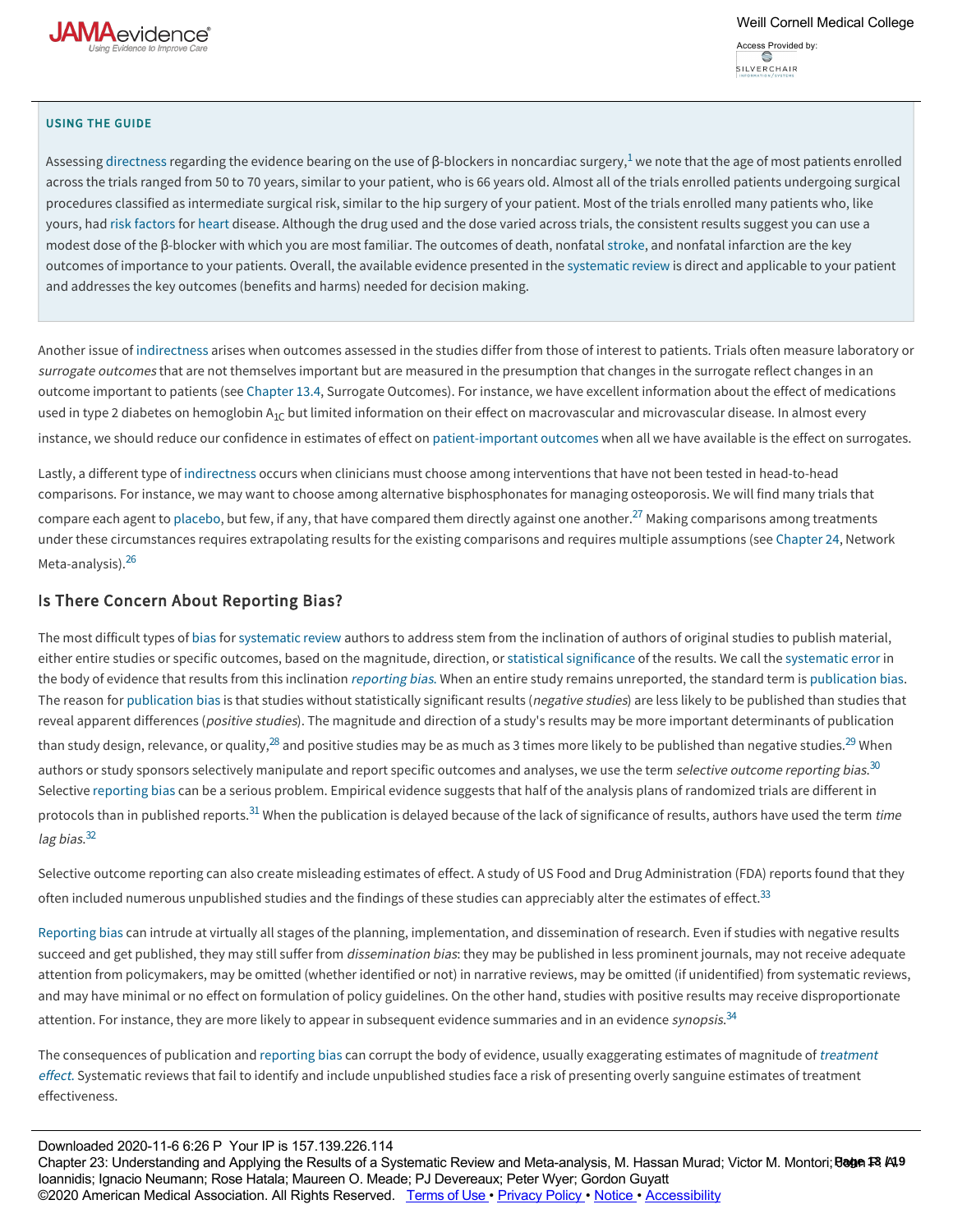

The risk of [publication bias](https://jamaevidence.mhmedical.com/glossary.aspx?gbosid=190285) is probably higher for systematic reviews and meta-analyses that are based on small studies. Small studies are more likely to produce nonsignificant results due to lack of [statistical power](https://jamaevidence.mhmedical.com/glossary.aspx?gbosid=508939) and are easier to hide. Larger studies are not, however, immune. Sponsors and authors who are not pleased with the results of a study may delay publication or chose to publish their study in a journal with limited readership or a lower impact factor.<sup>[32](https://jamaevidence.mhmedical.com/#guyatt_ch23_bib32)</sup>

An example of [reporting bias](https://jamaevidence.mhmedical.com/glossary.aspx?gbosid=190316) is the Salmeterol Multicenter Asthma Research Trial, which was a randomized trial designed to examine the effect of salmeterol or [placebo](https://jamaevidence.mhmedical.com/glossary.aspx?gbosid=190259) on a [composite end point](https://jamaevidence.mhmedical.com/glossary.aspx?gbosid=190010) of respiratory-related deaths and life-threatening experiences. In September 2002, after a data safety and monitoring board review of 25 858 randomized patients that found a nearly significant increase in the primary outcome in salmeterol-treated patients, the sponsor terminated the study. In a significant deviation from the original protocol, the sponsor submitted to the FDA an analysis, including events in the 6 months after the termination of the trial, which produced an apparent diminution of the dangers associated with salmeterol. The FDA, through specific inquiry, eventually obtained the data and the results were finally published in January 2006, revealing the increased likelihood of respiratory-related deaths with salmeterol.  $35,36$  $35,36$ 

## Strategies to Address Reporting Bias

Several tests have been developed to detect [publication bias](https://jamaevidence.mhmedical.com/glossary.aspx?gbosid=190285) ([Box 23-2](https://jamaevidence.mhmedical.com/#guyatt_ch23_tbl02)); unfortunately, all have serious limitations. The tests require a large number of studies (ideally 30 or more), although many [meta-analysis](https://jamaevidence.mhmedical.com/glossary.aspx?gbosid=190201) authors use them in analyses including few studies. Moreover, none of these tests has been validated against a [criterion standard](https://jamaevidence.mhmedical.com/glossary.aspx?gbosid=190045) (or [gold standard](https://jamaevidence.mhmedical.com/glossary.aspx?gbosid=190122)) of real data in which we know whether [publication bias](https://jamaevidence.mhmedical.com/glossary.aspx?gbosid=190285) or other biases existed or not.<sup>[37](https://jamaevidence.mhmedical.com/#guyatt_ch23_bib37)</sup>

#### BOX 23-2

#### Four Strategies to Address [Reporting Bias](https://jamaevidence.mhmedical.com/glossary.aspx?gbosid=190316)

- 1. Examine whether the smaller studies show bigger effects
	- a. Funnel plots, visually assessed
	- b. Funnel plots, statistical analysis
- 2. Reconstruct evidence by restoring the picture after accounting for postulated [publication bias](https://jamaevidence.mhmedical.com/glossary.aspx?gbosid=190285)
	- a. Trim and fill
- 3. Estimate the chances of publication according to the [statistical significance](https://jamaevidence.mhmedical.com/glossary.aspx?gbosid=190347) level
- 4. Examine the evolution of [effect size](https://jamaevidence.mhmedical.com/glossary.aspx?gbosid=190080) over time as more data appear

The first category of tests examines whether small studies differ from larger ones in their results. In a figure that relates the precision (as measured by sample size, inverse of *[standard error](https://jamaevidence.mhmedical.com/glossary.aspx?gbosid=190343)* or *[variance](https://jamaevidence.mhmedical.com/glossary.aspx?gbosid=190405)*) of studies included in a [meta-analysis](https://jamaevidence.mhmedical.com/glossary.aspx?gbosid=190201) to the magnitude of [treatment effect](https://jamaevidence.mhmedical.com/glossary.aspx?gbosid=190381), the resulting display should resemble an inverted funnel [\(Figure 23-7A](https://jamaevidence.mhmedical.com/#guyatt_ch23_fig7)). Such funnel plots should be symmetric, around the [point estimate](https://jamaevidence.mhmedical.com/glossary.aspx?gbosid=190261) (dominated by the largest trials) [or the results of the largest trials themselves. A gap or empty area in the funnel suggests that studies have been conducted and not published \(Figure](https://jamaevidence.mhmedical.com/#guyatt_ch23_fig7) 23-7B). Because visual determination of symmetry can be subjective, meta-analysts sometimes apply statistical tests for the symmetry of the funnel.<sup>[37](https://jamaevidence.mhmedical.com/#guyatt_ch23_bib37)</sup>

#### FIGURE 23-7

#### [Funnel Plot](https://jamaevidence.mhmedical.com/glossary.aspx?gbosid=190114) Showing No [Publication Bias](https://jamaevidence.mhmedical.com/glossary.aspx?gbosid=190285) (A) and Showing Possible [Publication Bias](https://jamaevidence.mhmedical.com/glossary.aspx?gbosid=190285) (B)

A, The circles represent the point estimates of the trials. The pattern of distribution resembles an inverted funnel. Larger studies tend to be closer to the summary estimate (the dashed line). In this case, the effect sizes of the smaller studies are more or less symmetrically distributed around the summary estimate. B, This [funnel plot](https://jamaevidence.mhmedical.com/glossary.aspx?gbosid=190114) shows that the smaller studies are not symmetrically distributed around either the [point estimate](https://jamaevidence.mhmedical.com/glossary.aspx?gbosid=190261) (dominated by [the larger trials\) or the results of the larger trials themselves. The trials expected in the bottom right quadrant are missing. This suggests publication](https://jamaevidence.mhmedical.com/glossary.aspx?gbosid=190285) bias and an overestimate of the [treatment effect](https://jamaevidence.mhmedical.com/glossary.aspx?gbosid=190381) relative to the underlying truth.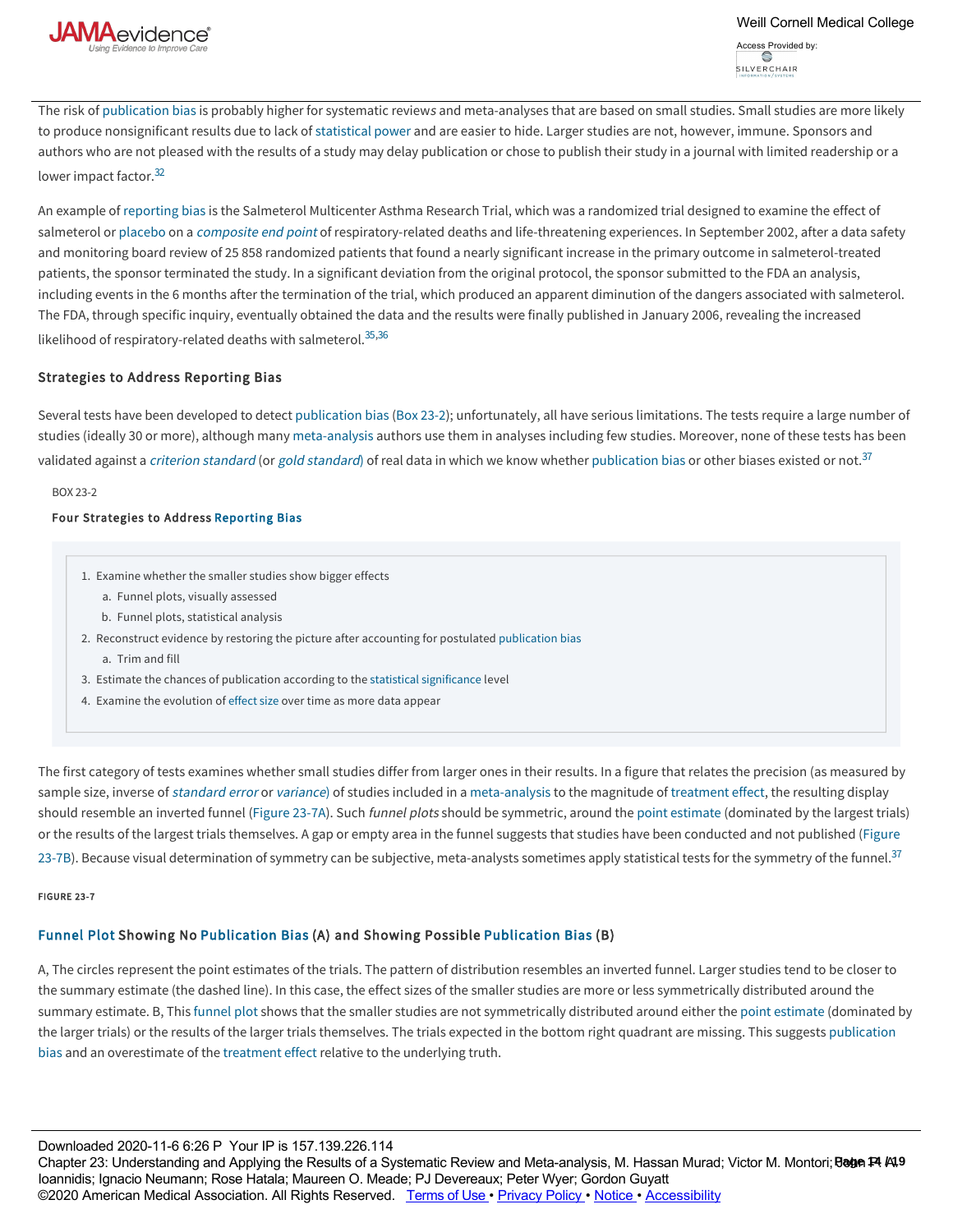



#### Magnitude of the Effect Size

Even when the funnel shape or the tests suggest [publication bias,](https://jamaevidence.mhmedical.com/glossary.aspx?gbosid=190285) other explanations for asymmetry are possible. The small studies may have a higher [risk of bias](https://jamaevidence.mhmedical.com/glossary.aspx?gbosid=190324), which may explain their larger effects. On the other hand, the small studies may have chosen a more responsive patient group or administered the intervention more meticulously. Finally, there is always the possibility of a chance finding.

A second set of tests imputes and corrects for missing information and address its effect (*[trim-and-fill method](https://jamaevidence.mhmedical.com/glossary.aspx?gbosid=190386)*). Again, the availability of few studies and the presence of [heterogeneity](https://jamaevidence.mhmedical.com/glossary.aspx?gbosid=190134) make this second strategy inappropriate for most meta-analyses.

A third set of tests estimates whether there are differential chances of publication according to the level of statistical significance.<sup>[38-40](https://jamaevidence.mhmedical.com/#guyatt_ch23_bib38)</sup> The excess significance test can be used in single meta-analyses and collections of multiple meta-analyses in the same field where similar biases may be operating.

Finally, a set of tests aims to examine whether evidence changes over time as more data accumulate. Continuously diminishing effects are characteristic of time lag bias.[41](https://jamaevidence.mhmedical.com/#guyatt_ch23_bib41)

More compelling than any of these theoretical exercises is the success of [systematic review](https://jamaevidence.mhmedical.com/glossary.aspx?gbosid=190366) authors in obtaining the results of unpublished studies that appear to be a complete collection of all of the studies that have been undertaken.

[Prospective study](https://jamaevidence.mhmedical.com/glossary.aspx?gbosid=190284) registration with accessible results represents the best solution to reporting bias.<sup>[42](https://jamaevidence.mhmedical.com/#guyatt_ch23_bib42)[,43](https://jamaevidence.mhmedical.com/#guyatt_ch23_bib43)</sup> Prospective registration makes publication [bias potentially identifiable; however, more detailed information is necessary to identify potential selective outcome and analysis reporting bias. Un](https://jamaevidence.mhmedical.com/glossary.aspx?gbosid=190285)til complete reporting becomes a reality,<sup>[44](https://jamaevidence.mhmedical.com/#guyatt_ch23_bib44)</sup> clinicians using research reports to guide their practice must remain cognizant of the dangers of reporting biases.

## USING THE GUIDE

The authors of the [systematic review](https://jamaevidence.mhmedical.com/glossary.aspx?gbosid=190366) and meta-analysis $^1$  $^1$  addressing perioperative β-blockers constructed funnel plots that appear to be symmetrical, and the statistical tests for the symmetry of the plot were nonsignificant. The total number of patients included (>10 000) further reduces concern about [publication bias](https://jamaevidence.mhmedical.com/glossary.aspx?gbosid=190285), leaving no reason for lowering our confidence rating due to publication or [reporting bias.](https://jamaevidence.mhmedical.com/glossary.aspx?gbosid=190316)

## Are There Reasons to Increase the Confidence Rating?

Some uncommon situations warrant an increase in the confidence rating of effect estimates from observational studies. Consider our confidence in the effect of hip replacement on reducing pain and functional limitations in severe osteoarthritis, epinephrine to prevent mortality in anaphylaxis, insulin to prevent mortality in diabetic ketoacidosis, or [dialysis](https://jamaevidence.mhmedical.com/glossary.aspx?gbosid=146367) to prolong life in patients with end-stage renal failure.<sup>[45](https://jamaevidence.mhmedical.com/#guyatt_ch23_bib45)</sup> In each of these situations, we are confident of a substantial [treatment effect](https://jamaevidence.mhmedical.com/glossary.aspx?gbosid=190381) despite the absence of randomized trials. Why is that? The reason is a very large [treatment effect](https://jamaevidence.mhmedical.com/glossary.aspx?gbosid=190381) that was achieved during a short period among patients with a condition that would have inevitably worsened in the absence of an intervention.

The [GRADE](https://jamaevidence.mhmedical.com/glossary.aspx?gbosid=190123) approach provides specific guidance regarding large effect sizes: consider increasing the confidence rating by 1 level when there is a 2-fold reduction or increase in risk and consider increasing the confidence rating by 2 levels in the presence of a 5-fold reduction or increase in risk. For example, a [systematic review](https://jamaevidence.mhmedical.com/glossary.aspx?gbosid=190366) and [meta-analysis](https://jamaevidence.mhmedical.com/glossary.aspx?gbosid=190201) of observational studies examining the relationship between infant sleeping position and sudden infant death [syndrome](https://jamaevidence.mhmedical.com/glossary.aspx?gbosid=190362) (SIDS) found an OR of 4.9 (95% CI, 3.6-6.6) of SIDS occurring with front vs back sleeping positions.<sup>[46](https://jamaevidence.mhmedical.com/#guyatt_ch23_bib46)</sup> The "back to sleep" campaigns that were started in the 1980s were associated with a relative decrease in the [incidence](https://jamaevidence.mhmedical.com/glossary.aspx?gbosid=190143) of SIDS by 50% to 70% in numerous countries.<sup>[46](https://jamaevidence.mhmedical.com/#guyatt_ch23_bib46)</sup>

This large effect increases our confidence in a true association.<sup>45</sup> Downloaded 2020116 6:26 P Your IP is 157.139.226.114 Ioannidis; Ignacio Neumann; Rose Hatala; Maureen O. Meade; PJ Devereaux; Peter Wyer; Gordon Guyatt Chapter 23: Understanding and Applying the Results of a Systematic Review and Meta-analysis, M. Hassan Murad; Victor M. Montori;**Bege 15 /49** ©2020 American Medical Association. All Rights Reserved. [Terms of Use](https://jamaevidence.mhmedical.com/ss/terms.aspx) · [Privacy Policy](https://jamaevidence.mhmedical.com/privacy) · [Notice](https://jamaevidence.mhmedical.com/ss/notice.aspx) · [Accessibility](https://jamaevidence.mhmedical.com/about/accessibility.html)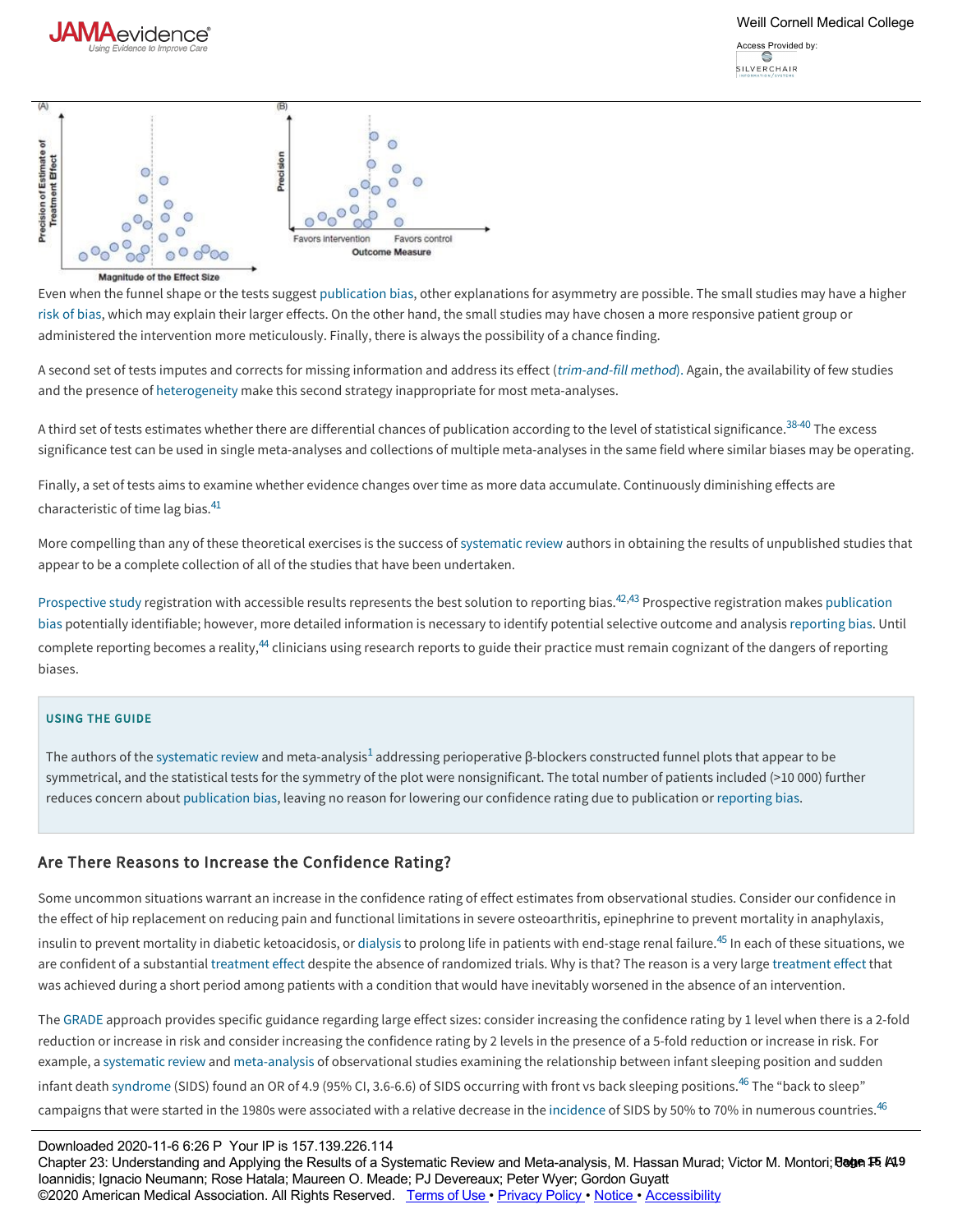

This large effect increases our confidence in a true association.<sup>[45](https://jamaevidence.mhmedical.com/#guyatt_ch23_bib45)</sup>

# An Evidence-Based Summary of the Findings: The Evidence Profile

To optimally apply evidence summarized in a [systematic review](https://jamaevidence.mhmedical.com/glossary.aspx?gbosid=190366), practitioners need succinct, easily digestible presentations of confidence in effect estimates (quality of evidence) and magnitude of effects. They need this information to trade benefits and harms and communicate risks to their patients. They need to know the confidence we have in a body of evidence to convey the uncertainty to their patients.

Systematic reviews may provide this summary in different ways. The [GRADE](https://jamaevidence.mhmedical.com/glossary.aspx?gbosid=190123) Working Group recommends what are called evidence profiles (or a shortened version called summary of findings tables). Such tables present the relative and absolute effects of an intervention on each of the critical outcomes most important to patients, including a confidence rating. If stratifying patients' [baseline risk](https://jamaevidence.mhmedical.com/glossary.aspx?gbosid=189968) for the outcome is possible, the absolute effect is presented for each risk strata separately.

### CLINICAL SCENARIO RESOLUTION

[Table 23-1](https://jamaevidence.mhmedical.com/#guyatt_ch23_tbl1) presents the [evidence profile](https://jamaevidence.mhmedical.com/glossary.aspx?gbosid=190094) summarizing the results of the [systematic review](https://jamaevidence.mhmedical.com/glossary.aspx?gbosid=190366) addressing perioperative β-blockers. We see that evidence warranting high confidence suggests that individuals with underlying cardiovascular disease or [risk factors](https://jamaevidence.mhmedical.com/glossary.aspx?gbosid=190323) for disease can expect a reduction in their risk of a perioperative nonfatal infarction of 14 in 1000 (from approximately 20 per 1000 to 6 per 1000). Unfortunately, they can also expect an increase in their risk of dying or experiencing a nonfatal [stroke.](https://jamaevidence.mhmedical.com/glossary.aspx?gbosid=146567) Because most people are highly averse to the disability associated with [stroke](https://jamaevidence.mhmedical.com/glossary.aspx?gbosid=146567) and at least equally averse to death, it is likely that most patients faced with this evidence would decline β-blockers as part of their perioperative regimen. Indeed, that is what our 66-year-old man with diabetes decides when you discuss the evidence with him.

# References

| 1. Bouri S, Shun-Shin MJ, Cole GD, Mayet J, Francis DP. Meta-analysis of secure randomised controlled trials of β-blockade to prevent perioperative<br>death in non-cardiac. Heart. 2014:100(6):456--464. [PubMed: 23904357]                                     |
|------------------------------------------------------------------------------------------------------------------------------------------------------------------------------------------------------------------------------------------------------------------|
| 2. Guyatt GH, Oxman AD, Vist GE, et al; GRADE Working Group. GRADE: an emerging consensus on rating quality of evidence and strength of<br>recommendations. BMJ. 2008;336(7650):924--926. [PubMed: 18436948]                                                     |
| 3. Spencer FA, Iorio A, You J, et al. Uncertainties in baseline risk estimates and confidence in treatment effects. BMJ. 2012;345:e7401. [PubMed:<br>$23152569$ =                                                                                                |
| 4. Schünemann HJ, Oxman AD, Brozek J, et al; GRADE Working Group. Grading quality of evidence and strength of recommendations for diagnostic<br>tests and strategies. BMJ. 2008;336(7653):1106--1110. [PubMed: 18483053]                                         |
| 5. Rosenthal R. Meta-analytic Procedures for Social Research. 2nd ed. Newbury Park, CA: Sage Publications; 1991.                                                                                                                                                 |
| 6. Cohen J. Statistical Power Analysis for the Behavioral Sciences. 2nd ed. Hillsdale, NJ: Lawrence Earlbaum Associates; 1988.                                                                                                                                   |
| 7. Smith K, Cook D, Guyatt GH, Madhavan J, Oxman AD. Respiratory muscle training in chronic airflow limitation: a meta-analysis. Am Rev Respir Dis.<br>1992;145(3):533--539. [PubMed: 1532118].                                                                  |
| 8. Lacasse Y, Martin S, Lasserson TJ, Goldstein RS. Meta-analysis of respiratory rehabilitation in chronic obstructive pulmonary disease. A Cochrane<br>systematic review. Eura Medicophys. 2007;43(4):475--485. [PubMed: 18084170] $\Box$                       |
| 9. Thorlund K, Walter S, Johnston B, Furukawa T, Guyatt G. Pooling health-related quality of life outcomes in meta-analysis—a tutorial and review of<br>methods for enhancing interpretability. Res Synth Methods. 2011;2(3):188--203. [PubMed: 26061786] $\Box$ |
| Downloaded 2020-11-6 6:26 P Your IP is 157.139.226.114                                                                                                                                                                                                           |

©2020 American Medical Association. All Rights Reserved. <u>Terms of Use • [Privacy Policy](https://jamaevidence.mhmedical.com/privacy) • [Notice](https://jamaevidence.mhmedical.com/ss/notice.aspx) • [Accessibility](https://jamaevidence.mhmedical.com/about/accessibility.html)</u> Chapter 23: Understanding and Applying the Results of a Systematic Review and Meta-analysis, M. Hassan Murad; Victor M. Montori; **Bage 16 /49** Ioannidis; Ignacio Neumann; Rose Hatala; Maureen O. Meade; PJ Devereaux; Peter Wyer; Gordon Guyatt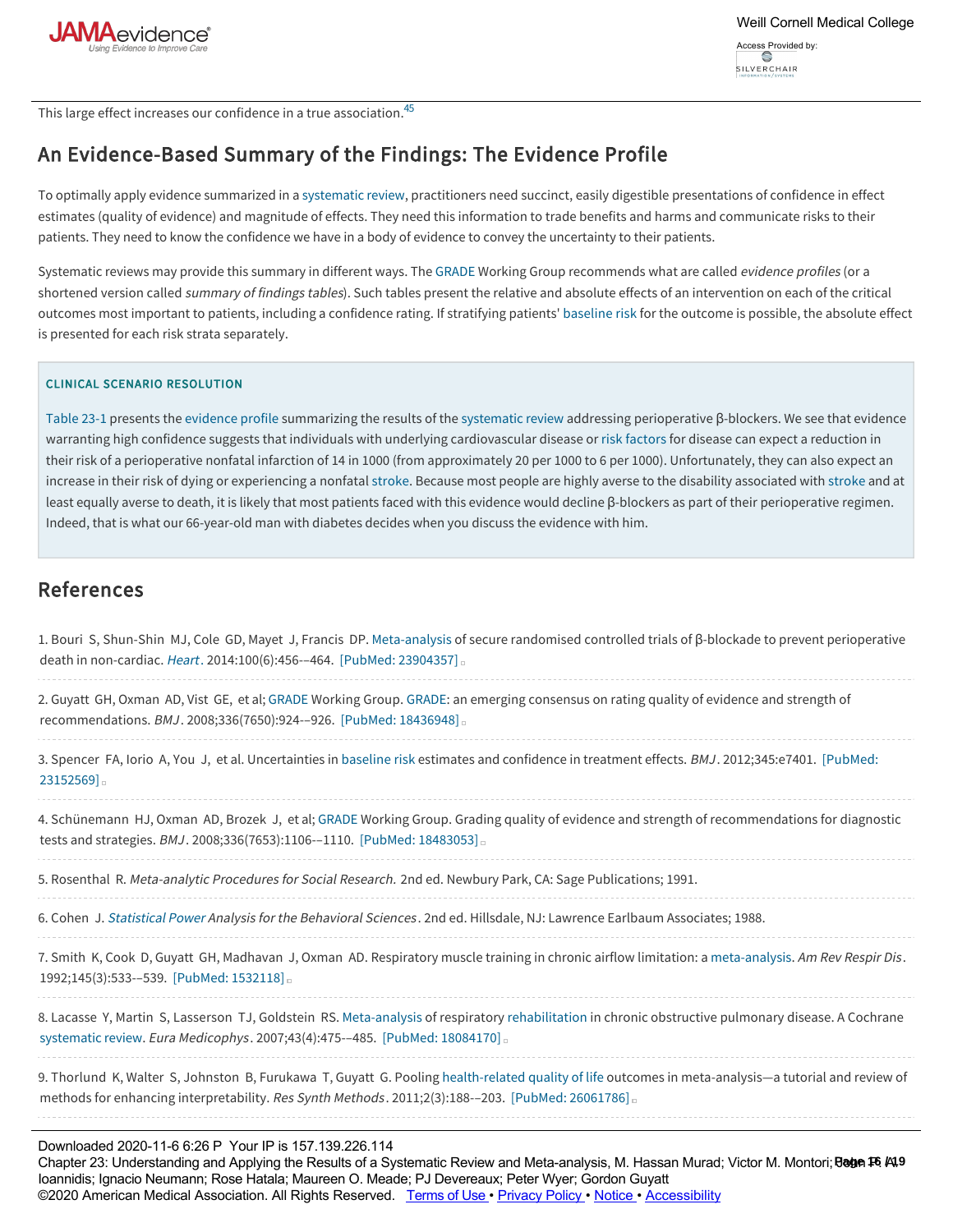

| 10. Guyatt GH, Thorlund K, Oxman AD, et al. GRADE guidelines: 13. Preparing summary of findings tables and evidence profiles-continuous outcomes.<br>J Clin Epidemiol. 2013;66(2):173--183. [PubMed: 23116689]                                                                                                                                                                                                                    |
|-----------------------------------------------------------------------------------------------------------------------------------------------------------------------------------------------------------------------------------------------------------------------------------------------------------------------------------------------------------------------------------------------------------------------------------|
| 11. Guyatt GH, Oxman AD, Schünemann HJ, Tugwell P, Knottnerus A. GRADE guidelines: a new series of articles in the Journal of Clinical<br>Epidemiology. J Clin Epidemiol. 2011;64(4):380--382. [PubMed: 21185693]                                                                                                                                                                                                                 |
| 12. Organizations. The GRADE Working Group. http://www.gradeworkinggroup.org/society/index.htm. Accessed April 9, 2014.                                                                                                                                                                                                                                                                                                           |
| 13. Balshem H, Helfand M, Schünemann HJ, et al. GRADE guidelines: 3. Rating the quality of evidence. J Clin Epidemiol. 2011;64(4):401--406.<br>[PubMed: 21208779]                                                                                                                                                                                                                                                                 |
| 14. Wood L, Egger M, Gluud LL, et al. Empirical evidence of bias in treatment effect estimates in controlled trials with different interventions and<br>outcomes: meta-epidemiological study. BMJ. 2008;336(7644):601--605. [PubMed: 18316340]                                                                                                                                                                                    |
| 15. Bassler D, Briel M, Montori VM, et al; STOPIT-2 Study Group. Stopping randomized trials early for benefit and estimation of treatment effects:<br>systematic review and meta-regression analysis. JAMA. 2010;303(12):1180--1187. [PubMed: 20332404] a                                                                                                                                                                         |
| 16. Dunkelgrun M, Boersma E, Schouten O, et al; Dutch Echocardiographic Cardiac Risk Evaluation Applying Stress Echocardiography Study Group.<br>Bisoprolol and fluvastatin for the reduction of perioperative cardiac mortality and myocardial infarction in intermediate-risk patients undergoing<br>noncardiovascular surgery: a randomized controlled trial (DECREASE-IV). Ann Surg. 2009;249(6):921--926. [PubMed: 19474688] |
| 17. Poldermans D, Boersma E, Bax JJ, et al; Dutch Echocardiographic Cardiac Risk Evaluation Applying Stress Echocardiography Study Group. The<br>effect of bisoprolol on perioperative mortality and myocardial infarction in high-risk patients undergoing vascular surgery. N Engl J Med.<br>1999;341(24):1789--1794. [PubMed: 10588963]                                                                                        |
| 18. Hatala R, Keitz S, Wyer P, Guyatt G; Evidence-Based Medicine Teaching Tips Working Group. Tips for learners of evidence-based medicine: 4.<br>Assessing heterogeneity of primary studies in systematic reviews and whether to combine their results. CMAJ. 2005;172(5):661--665. [PubMed:<br>15738493]                                                                                                                        |
| 19. Lau J, Ioannidis JP, Schmid CH. Summing up evidence: one answer is not always enough. Lancet. 1998;351(9096):123--127. [PubMed: 9439507]                                                                                                                                                                                                                                                                                      |
| 20. Lau J, Ioannidis JP, Schmid CH. Quantitative synthesis in systematic reviews. Ann Intern Med. 1997;127(9):820--826. [PubMed: 9382404]                                                                                                                                                                                                                                                                                         |
| 21. Higgins JP, Thompson SG, Deeks JJ, Altman DG. Measuring inconsistency in meta-analyses. BMJ. 2003;327(7414):557--560. [PubMed: 12958120]                                                                                                                                                                                                                                                                                      |
| 22. Ioannidis JP, Patsopoulos NA, Evangelou E. Uncertainty in heterogeneity estimates in meta-analyses. BMJ. 2007;335(7626):914--916. [PubMed:<br>17974687                                                                                                                                                                                                                                                                        |
| 23. Guyatt GH, Oxman AD, Kunz R, et al; GRADE Working Group. GRADE guidelines: 7. Rating the quality of evidence—inconsistency. J Clin Epidemiol.<br>2011;64(12):1294--1302. [PubMed: 21803546] a                                                                                                                                                                                                                                 |
| 24. Guyatt GH, Oxman AD, Kunz R, et al. GRADE guidelines 6. Rating the quality of evidence-imprecision. J Clin Epidemiol. 2011;64(12):1283--1293.<br>[PubMed: 21839614] D                                                                                                                                                                                                                                                         |
| 25. Devereaux PJ, Yang H, Yusuf S, et al; POISE Study Group. Effects of extended-release metoprolol succinate in patients undergoing non-cardiac<br>surgery (POISE trial): a randomised controlled trial. Lancet. 2008;371(9627):1839--1847. [PubMed: 18479744] .                                                                                                                                                                 |
| 26. Guyatt GH, Oxman AD, Kunz R, et al; GRADE Working Group. GRADE guidelines: 8. Rating the quality of evidence—indirectness. J Clin Epidemiol.<br>2011;64(12):1303--1310. [PubMed: 21802903] a                                                                                                                                                                                                                                  |
| 27. Murad MH, Drake MT, Mullan RJ, et al. Clinical review. Comparative effectiveness of drug treatments to prevent fragility fractures: a systematic                                                                                                                                                                                                                                                                              |
|                                                                                                                                                                                                                                                                                                                                                                                                                                   |

Downloaded 2020-11-6 6:26 P Your IP is 157.139.226.114

Chapter 23: Understanding and Applying the Results of a Systematic Review and Meta-analysis, M. Hassan Murad; Victor M. Montori; Dage 17: At 9 29. Stern JM, Simes RJ. Publication bias: evidence of delayed publication in a cohort study of clinical research projects. BMJ . 1997;315(7109):640-– ©2020 American Medical Association. All Rights Reserved.  [Terms of Use](https://jamaevidence.mhmedical.com/ss/terms.aspx) • [Privacy Policy](https://jamaevidence.mhmedical.com/privacy) • [Notice](https://jamaevidence.mhmedical.com/ss/notice.aspx) • [Accessibility](https://jamaevidence.mhmedical.com/about/accessibility.html) Ioannidis; Ignacio Neumann; Rose Hatala; Maureen O. Meade; PJ Devereaux; Peter Wyer; Gordon Guyatt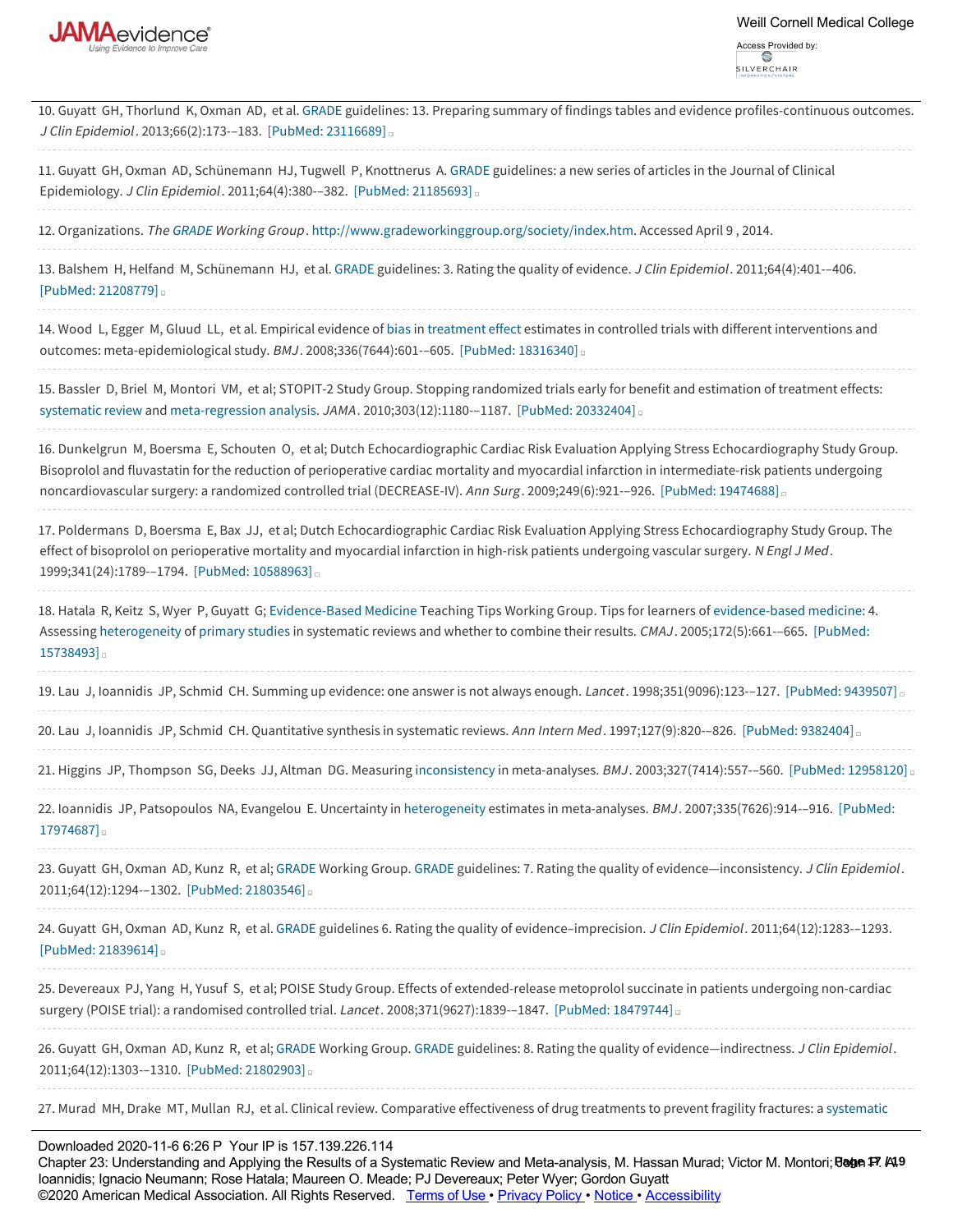

| review and network meta-analysis. J Clin Endocrinol Metab. 2012;97(6):1871--1880. [PubMed: 22466336] a                                                                                                                                                                         |
|--------------------------------------------------------------------------------------------------------------------------------------------------------------------------------------------------------------------------------------------------------------------------------|
| 28. Easterbrook PJ, Berlin JA, Gopalan R, Matthews DR. Publication bias in clinical research. Lancet. 1991;337(8746):867--872. [PubMed: 1672966] D                                                                                                                             |
| 29. Stern JM, Simes RJ. Publication bias: evidence of delayed publication in a cohort study of clinical research projects. BMJ. 1997;315(7109):640-<br>645. [PubMed: 9310565]                                                                                                  |
| 30. Chan AW, Hróbjartsson A, Haahr MT, G <sup>o</sup> tzsche PC, Altman DG. Empirical evidence for selective reporting of outcomes in randomized trials:<br>comparison of protocols to published articles. JAMA. 2004;291(20):2457--2465. [PubMed: 15161896] .                 |
| 31. Saquib N, Saquib J, Ioannidis JP. Practices and impact of primary outcome adjustment in randomized controlled trials: meta-epidemiologic study.<br>BMJ. 2013;347:f4313. [PubMed: 23851720] .                                                                               |
| 32. Ioannidis JP. Effect of the statistical significance of results on the time to completion and publication of randomized efficacy trials. JAMA.<br>1998;279(4):281--286. [PubMed: 9450711]                                                                                  |
| 33. McDonagh MS, Peterson K, Balshem H, Helfand M. US Food and Drug Administration documents can provide unpublished evidence relevant to<br>systematic reviews. J Clin Epidemiol. 2013;66(10):1071--1081. [PubMed: 23856190]                                                  |
| 34. Carter AO, Griffin GH, Carter TP. A survey identified publication bias in the secondary literature. J Clin Epidemiol. 2006;59(3):241--245. [PubMed:<br>$16488354$ =                                                                                                        |
| 35. Lurie P, Wolfe SM. Misleading data analyses in salmeterol (SMART) study. Lancet. 2005;366(9493):1261--1262, discussion 1262. [PubMed:<br>16214589]                                                                                                                         |
| 36. Nelson HS, Weiss ST, Bleecker ER, Yancey SW, Dorinsky PM; SMART Study Group. The Salmeterol Multicenter Asthma Research Trial: a<br>comparison of usual pharmacotherapy for asthma or usual pharmacotherapy plus salmeterol. Chest. 2006;129(1):15--26. [PubMed: 16424409] |
| 37. Lau J, Ioannidis JP, Terrin N, Schmid CH, Olkin I. The case of the misleading funnel plot. BMJ. 2006;333(7568):597--600. [PubMed: 16974018]                                                                                                                                |
| 38. Hedges L, Vevea J. Estimating effect size under publication bias: small sample properties and robustness of a random effects selection model. J<br>Educ Behav Stat. 1996;21(4):299--333.                                                                                   |
| 39. Vevea J, Hedges L. A general linear model for estimating effect size in the presence of publication bias. Psychometrika. 1995;60(3):419--435.                                                                                                                              |
| 40. Ioannidis JP, Trikalinos TA. An exploratory test for an excess of significant findings. Clin Trials. 2007;4(3):245--253. [PubMed: 17715249]                                                                                                                                |
| 41. Ioannidis JP, Contopoulos-Ioannidis DG, Lau J. Recursive cumulative meta-analysis: a diagnostic for the evolution of total randomized evidence<br>from group and individual patient data. J Clin Epidemiol. 1999;52(4):281--291. [PubMed: 10235168] a                      |
| 42. Boissel JP, Haugh MC. Clinical trial registries and ethics review boards: the results of a survey by the FICHTRE project. Fundam Clin Pharmacol.<br>1997;11(3):281--284. [PubMed: 9243261]                                                                                 |
| 43. Horton R, Smith R. Time to register randomised trials. The case is now unanswerable. BMJ. 1999;319(7214):865--866. [PubMed: 10506022] a                                                                                                                                    |
| 44. Dickersin K, Rennie D. The evolution of trial registries and their use to assess the clinical trial enterprise. JAMA. 2012;307(17):1861--1864.<br>[PubMed: 22550202]                                                                                                       |
| 45. Guyatt GH, Oxman AD, Sultan S, et al; GRADE Working Group. GRADE guidelines: 9. Rating up the quality of evidence. J Clin Epidemiol.<br>2011;64(12):1311--1316. [PubMed: 21802902]                                                                                         |
|                                                                                                                                                                                                                                                                                |

Downloaded 2020-11-6 6:26 P Your IP is 157.139.226.114

46.

Chapter 23: Understanding and Applying the Results of a Systematic Review and Meta-analysis, M. Hassan Murad; Victor M. Montori;**Bege 18 /49** Ioannidis; Ignacio Neumann; Rose Hatala; Maureen O. Meade; PJ Devereaux; Peter Wyer; Gordon Guyatt ©2020 American Medical Association. All Rights Reserved. [Terms of Use](https://jamaevidence.mhmedical.com/ss/terms.aspx) · [Privacy Policy](https://jamaevidence.mhmedical.com/privacy) · [Notice](https://jamaevidence.mhmedical.com/ss/notice.aspx) · [Accessibility](https://jamaevidence.mhmedical.com/about/accessibility.html)

 $G_{\rm eff}$  infant sleeping position and the sudden infant death syndrome: systematic review of observation and the syndrome: systematic review of observational studies of observational studies  $\alpha$